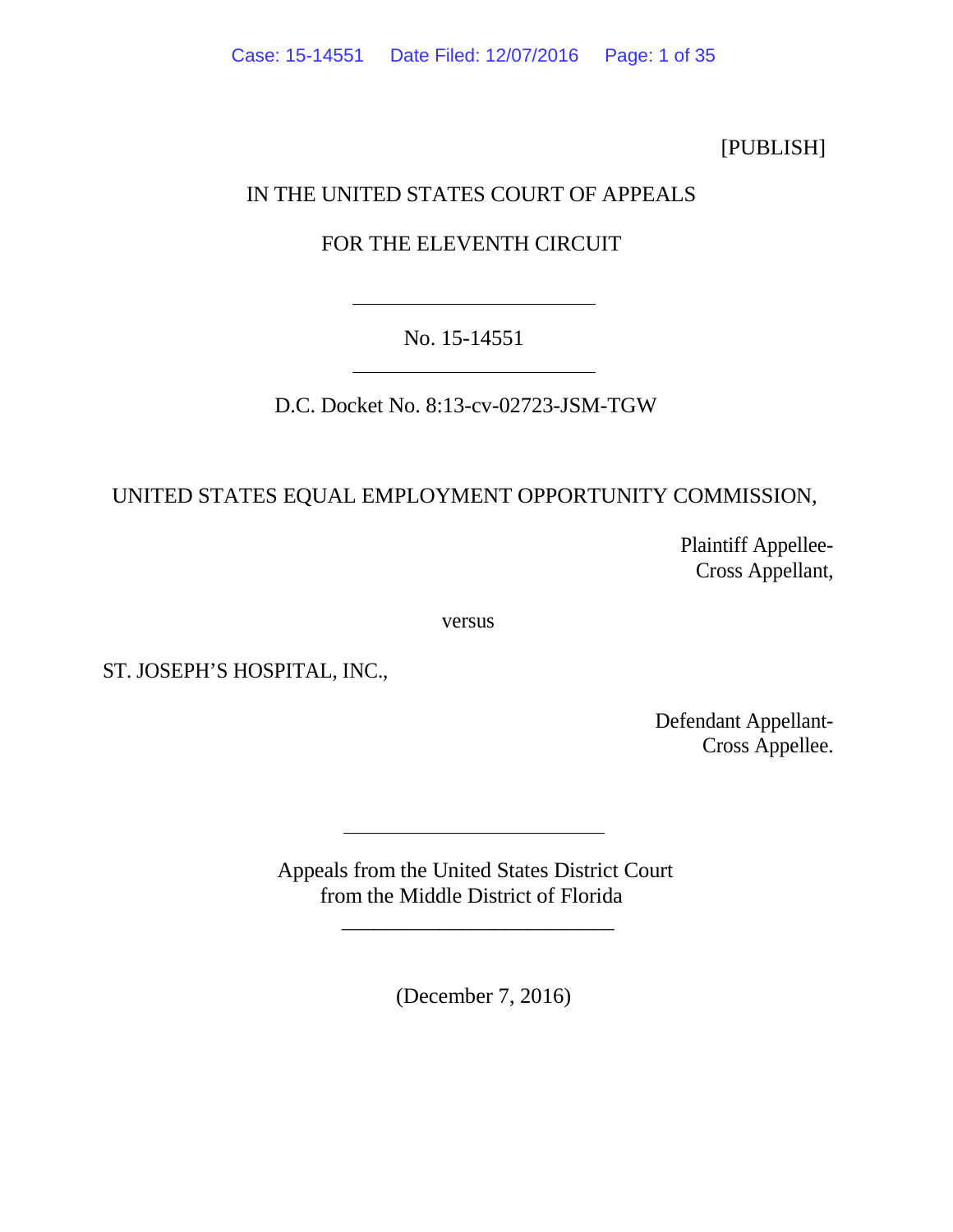Before ED CARNES, Chief Judge, DUBINA, Circuit Judge, and HUCK,<sup>[\\*](#page-1-0)</sup> District Judge.

HUCK, District Judge:

<span id="page-1-0"></span>**.** 

The Americans with Disabilities Act's provision for reasonable accommodation of disabled workers is at the heart of this case. Leokadia Bryk, a disabled nurse, sought a reasonable accommodation in the form of a job reassignment to another unit at St. Joseph's Hospital because she required the use of a cane, which posed a safety hazard in the psychiatric ward where she worked. She was given the opportunity to apply for other jobs at St. Joseph's Hospital, but was required to compete for them. When Bryk did not obtain another Hospital position, the Hospital terminated her employment and the Equal Employment Opportunity Commission brought suit on her behalf.

Both sides have appealed the various rulings of the district court. Notably, the EEOC appeals the district court's finding that the ADA did not require job reassignment without competition as a reasonable accommodation. The framework of *U.S. Airways, Inc. v. Barnett*, 535 U.S. 391 (2002), informs the Court's decision affirming the district court on this point. This Court also

<sup>\*</sup> Honorable Paul C. Huck, United States District Judge for the Southern District of Florida, sitting by designation.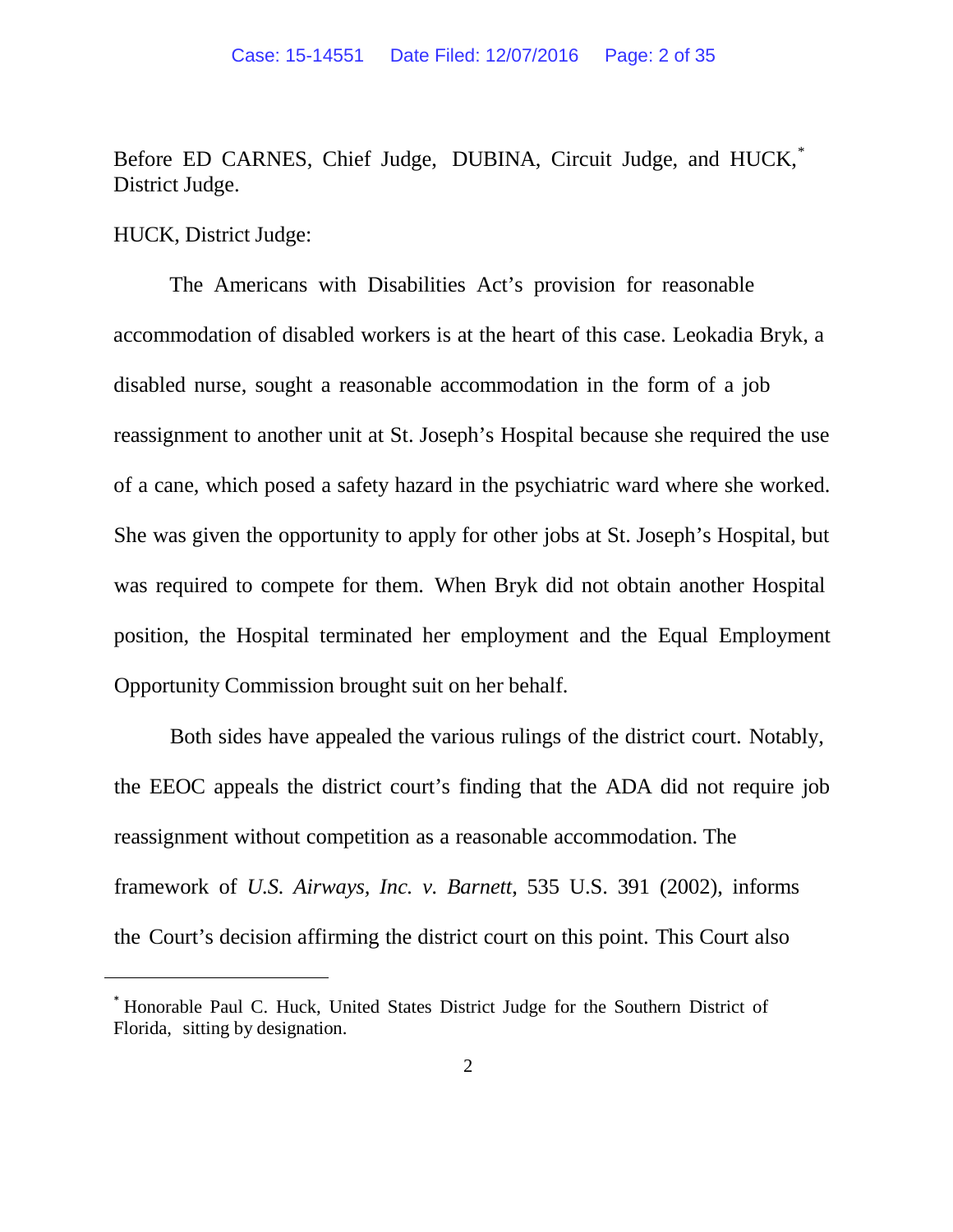agrees with the district court's summary judgment rulings finding the employee was a "disabled qualified individual" under the ADA and that the Hospital's 30-day allowance to apply for alternate jobs was reasonable as a matter of law.

This Court, however, disagrees with the district court's order granting in part the EEOC's Federal Rule of Civil Procedure 59(e) motion for alteration of the judgment. Except in rare circumstances not present here, motions under Rule 59(e) may not be used to raise new legal theories or arguments, much less in this case where the movant under Rule 59(e), the EEOC, was seeking to contravene language in the jury instructions and verdict form that the EEOC had previously proposed.<sup>[1](#page-2-0)</sup> The EEOC failed to meet the Rule  $59(e)$  standard and the district court erred in altering the judgment.

### **I. Factual Background**

Leokadia Bryk was employed as a nurse in the psychiatric ward of St. Joseph's Hospital from January 2, 1990, until her termination on November 21, 2011. St. Joseph's Hospital is a member of BayCare Health Systems, an alliance of hospitals, medical centers, and home health care providers. From October 17

<span id="page-2-0"></span> $\overline{a}$ 

<sup>&</sup>lt;sup>1</sup> Both parties submitted an identical question in their proposed verdict forms asking the jury to determine whether "the Hospital made good faith efforts to identify and make a reasonable accommodation for Ms. Bryk." The parties' proposed verdict forms both included an instruction to the jury that "if your answer is 'yes,' [that the Hospital made good faith efforts] this ends your deliberations."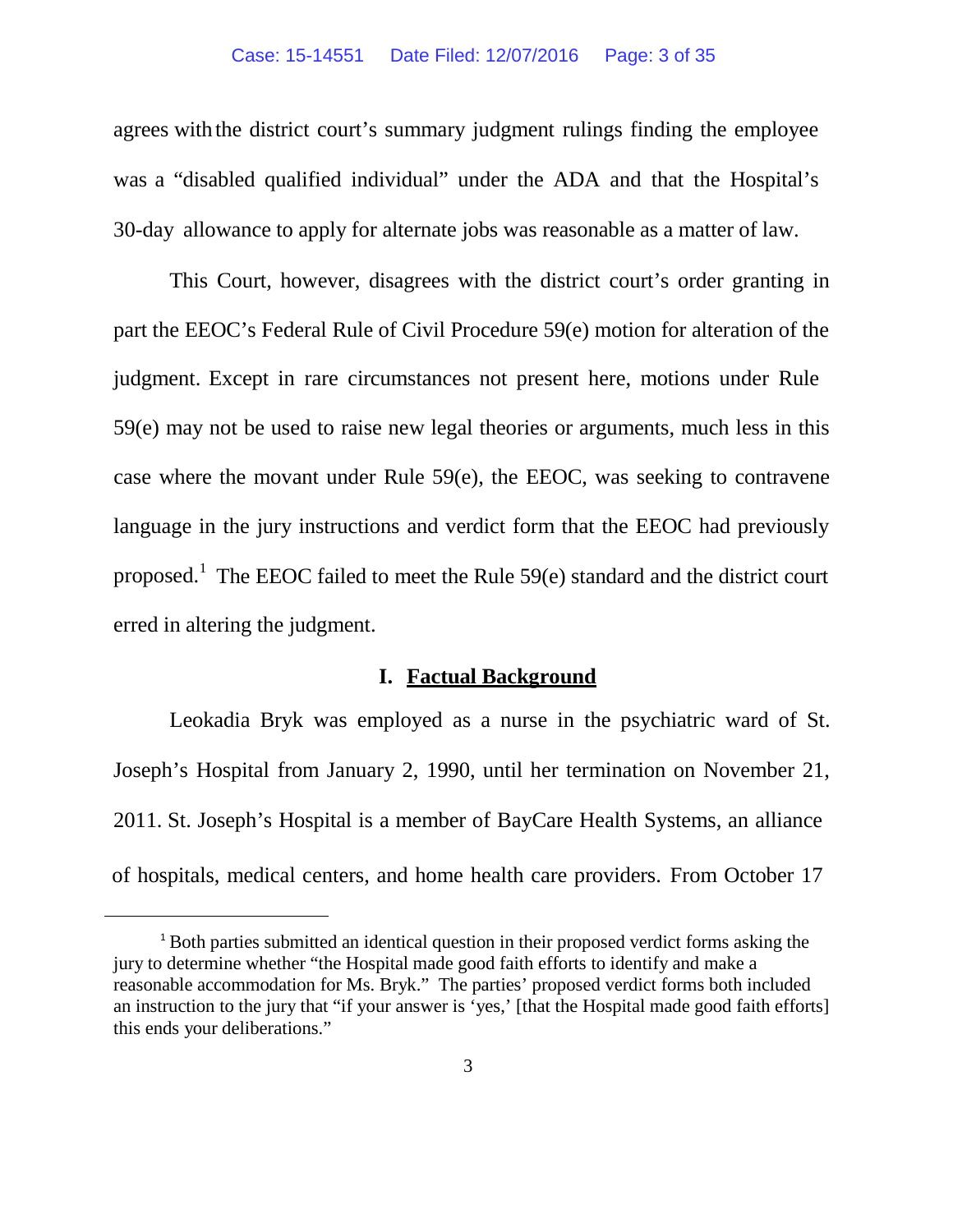until November 21, 2011, Bryk was working as a Clinical Nurse II, which was a demotion from her prior position as a Charge Nurse. The Hospital demoted Bryk because she failed to follow Hospital procedures in the psychiatric ward. Rather than terminate Bryk for violating procedures, the Hospital demoted her and placed a final written warning in her file on October 17, 2011. Bryk's demotion is not at issue in this appeal.

In 2002, Bryk began experiencing back pain. An MRI revealed that a disc was narrowing her spinal canal and pressing on her nerve roots, a condition known as spinal stenosis. She also developed arthritis and underwent hip replacement in 2009. Bryk began to use a cane to alleviate her back pain and to provide support. Without the cane, Bryk, a 62-year old obese woman, could only walk short distances and would need to stop to realign her body. Starting in 2009, Bryk began using a cane in the psychiatric ward. At the time, she was a Charge Nurse and spent some time working at a desk. During the course of the disciplinary action in October 2011, Susan Wright, Director of Behavioral Health Operations, observed Bryk using a cane in the psychiatric ward. Wright was concerned the patients could use the cane as a weapon. When Wright raised the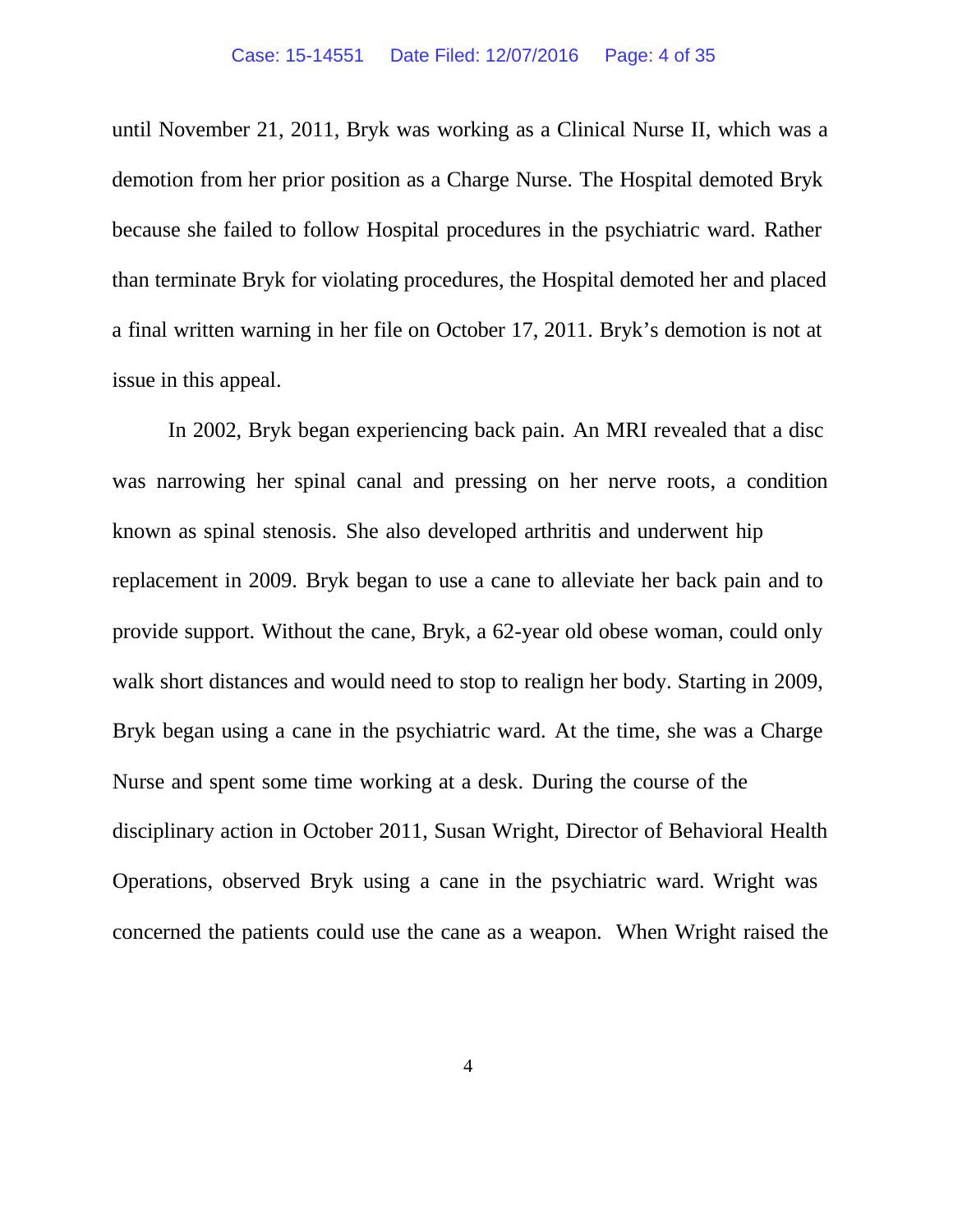concern, Bryk for the first time provided a doctor's note recommending use of the cane in the psychiatric ward.

#### A. Application Process

On October 21, 2011, shortly after her demotion, the Hospital advised Bryk that she could no longer use the cane in the psychiatric ward as it posed a safety risk. Krista Sikes, Manager of Team Resources, spoke to Bryk and offered her the opportunity to remain employed with the Hospital. The Hospital allowed Bryk 30 days to identify and apply for other positions. Normally, the Hospital did not permit internal candidates to apply for a transfer, unless they had been in their current position for at least six months and had no final written warnings in their record. Bryk met neither criteria. However, the Hospital waived the requirements. The Hospital allowed Bryk to compete with other internal applicants, as opposed to being in the general pool of job applicants. Although the Hospital authorized Bryk to apply through internal channels as an active employee, all of Bryk's job applications were as an external applicant.

Team Resources Director Pat Teeuwan told Bryk, "it wasn't their job to get a job for [her]." However, Krista Sikes was available to answer questions and guide Bryk through the process, but she was not charged with reassigning Bryk to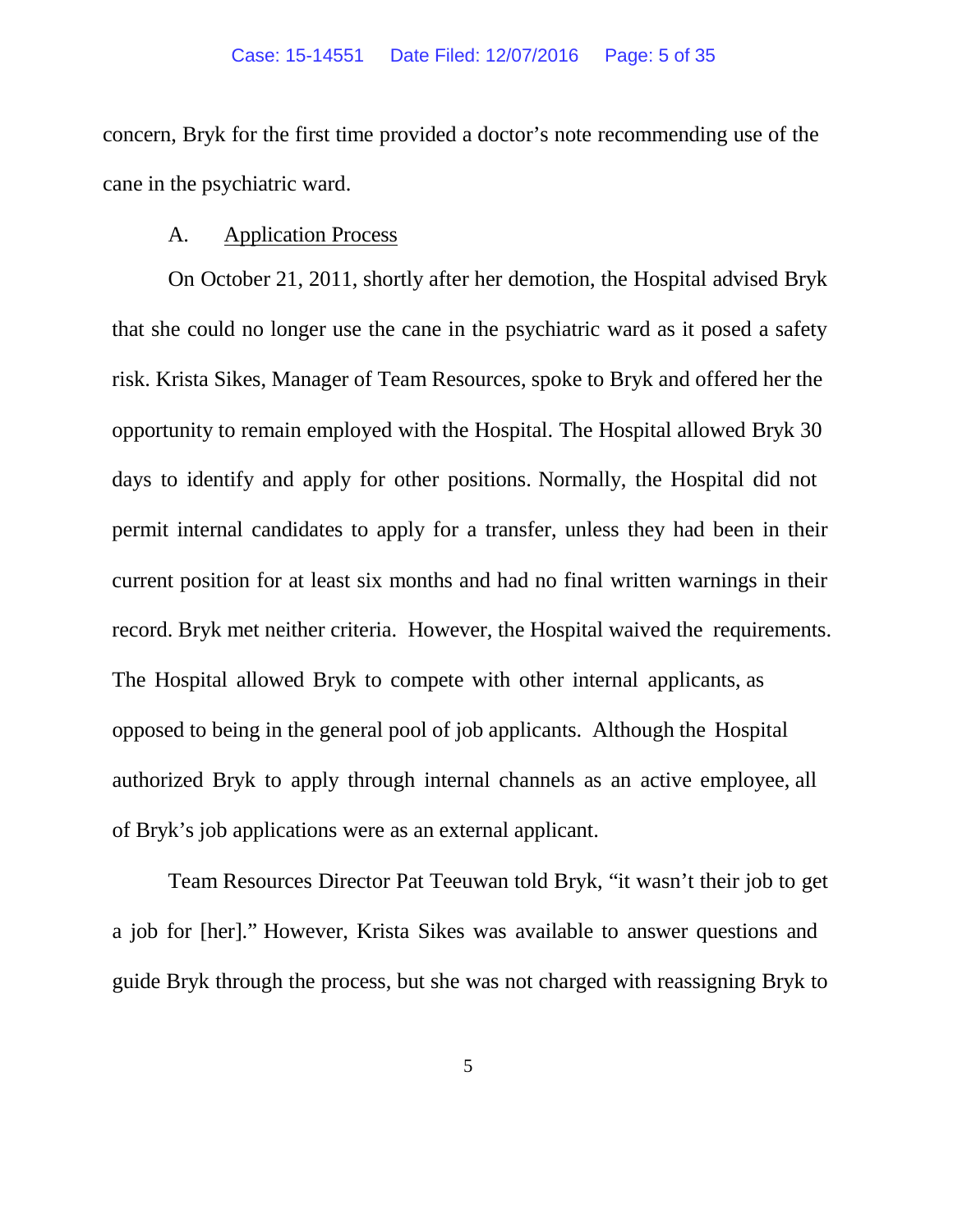another position. Bryk advised Sikes that she was going on vacation for two weeks at the start of the 30-day period and that she would not look at the Hospital's job board until her return. Bryk never came to Sikes with questions about the application process, the website, or the particular details of any position. Bryk did not apply for another position until November 11, 2011 — three weeks into her 30-day allowance. The Hospital job board listed over 700 jobs available. Bryk applied for seven positions, three of which she applied for on the last day of the 30-day period and one of which she applied for after her 30-day application period had expired. At summary judgment, the EEOC focused on three of those seven positions as being positions for which Bryk was qualified.

Bryk testified that she was limited to certain positions because she had worked only in psychiatric and chemical dependency units during her 21 years with the Hospital. Bryk stated she could not safely work in medical or surgical units. She was not familiar with newer nursing procedures, she had no skills in placing intravenous lines on patients, and she would not be able to work with a cane in fast-paced units. As a nurse in the psychiatric ward, Bryk did not treat patients with medical surgical issues. Patients were admitted to the psychiatric ward only if they had medical clearance. If a psychiatric patient developed a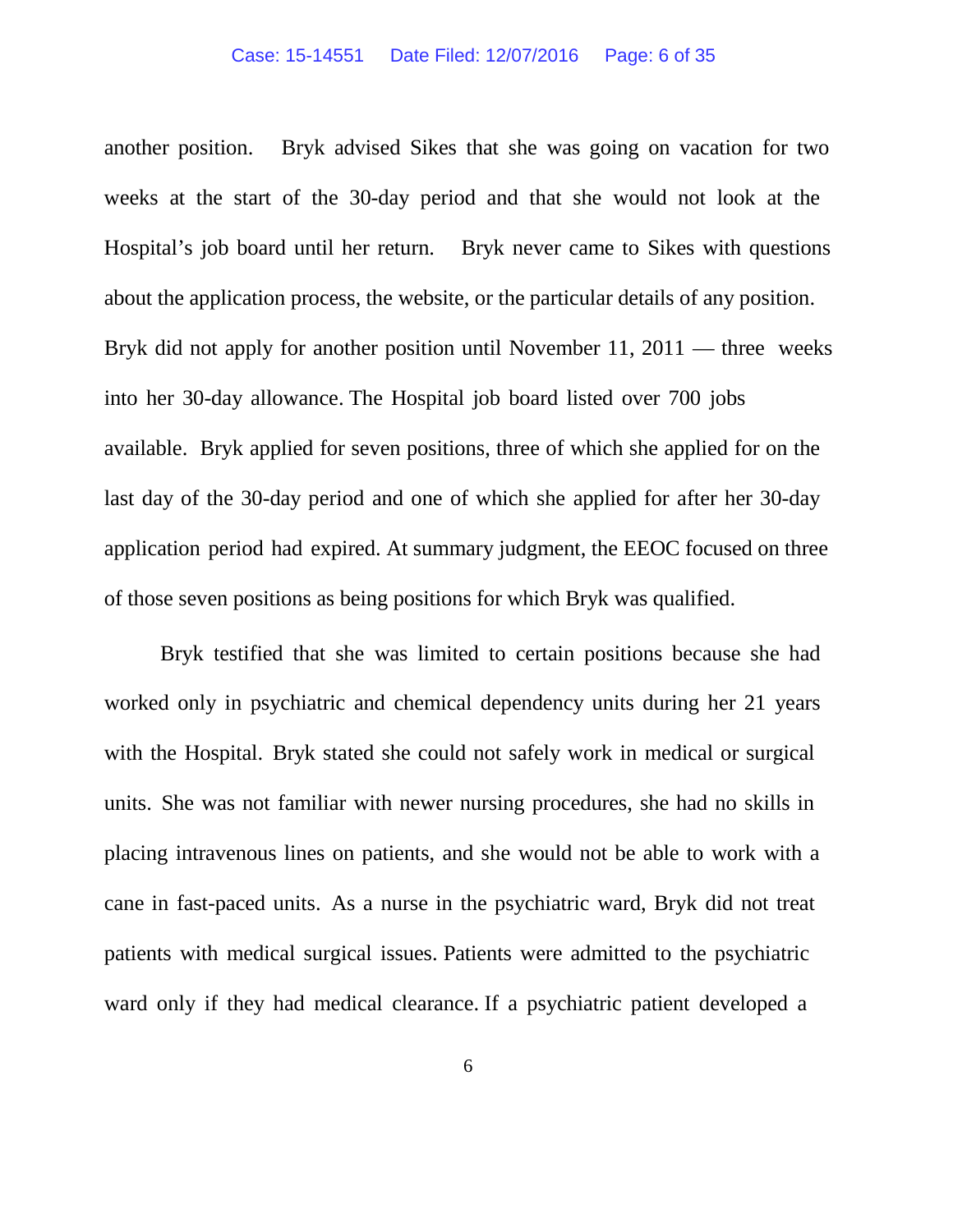medical condition or needed an intravenous line, the Hospital transferred the patient to the medical surgery unit.

At trial, the parties focused on three positions for which Bryk applied during the 30-day period: Educational Specialist, Care Transition Coordinator, and Home Health Clinician. The Hospital did not interview Bryk for any of these positions.

### 1. *Educational Specialist*

An Educational Specialist is responsible for monthly orientation of new hires at one of BayCare's locations, as well as training nurses on new equipment, electronic medical records, and regulations. The job also entails chart reviews and on-the-spot training for nurses or other employees with identified deficiencies. This job vacancy was for one of the two educators on staff at South Florida Baptist, a small community hospital. Each educator had to be qualified to train nurses in every unit, including the Emergency Department, a Surgical Department, a medical floor, an Intensive Care Unit, a Step-Down Unit, and an OB/GYN Floor. The Hospital considered this position to be a promotion for Bryk. The EEOC, however, presented evidence at trial that Bryk earned more in her then-current job as a Clinical Nurse (\$36.44/hour) than the minimum salary for an Educational Specialist (\$27.95/hour).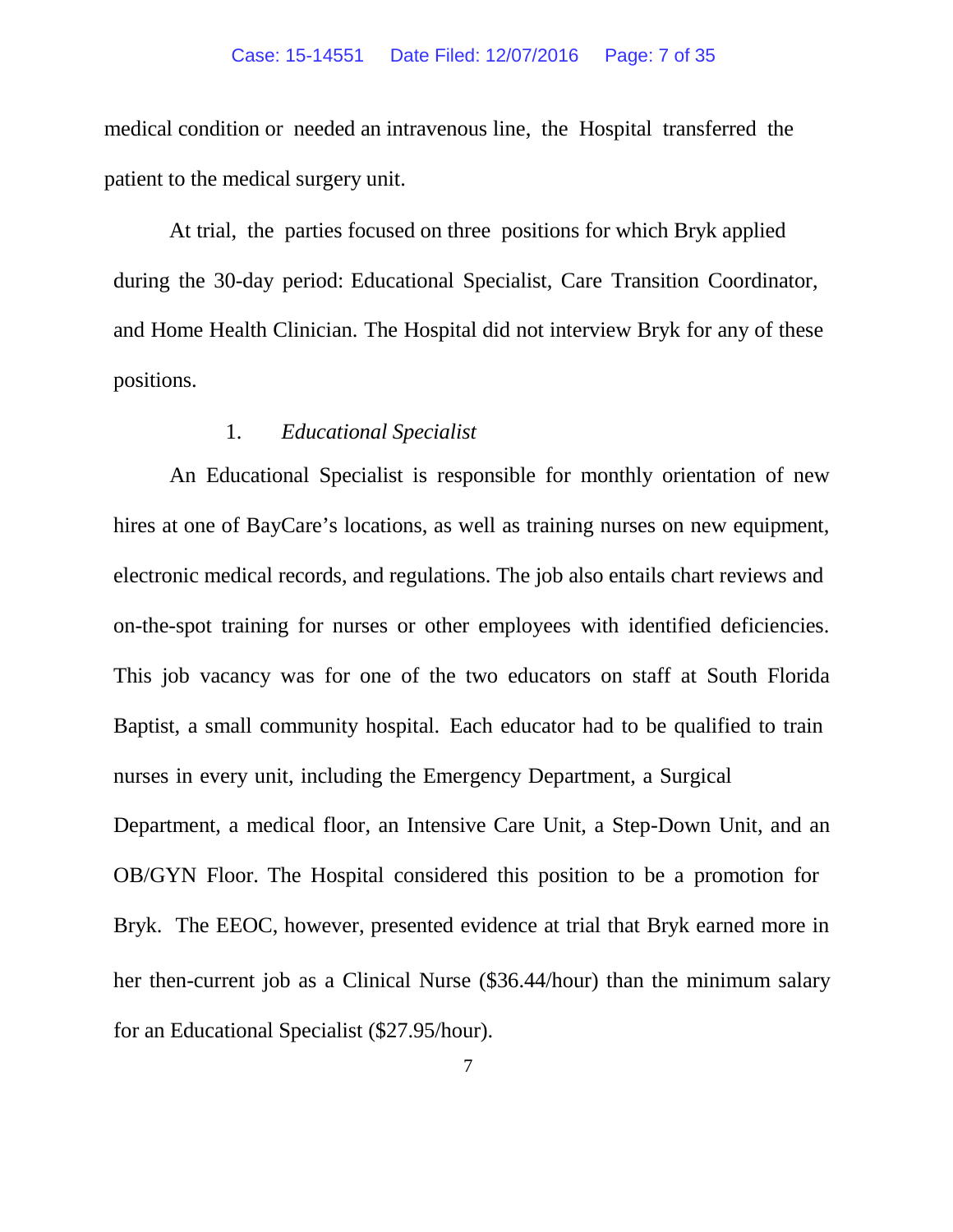Two people were involved in hiring for the position, Pamela Wayne, the hiring manager, and Rose-Mary Myers, a recruiter. On November 21, 2011, Myers called Wayne and told her that Bryk had applied to become an Educational Specialist. Due to the requirement that the Educational Specialist be qualified to train employees in a myriad of units, Wayne determined that Bryk would not be a "good fit for the job" and decided not to interview her. Although Bryk met the requirements on the job post, Wayne thought the applicant would need at least one or two years of "medical surgical experience" and "more education experience, as well." On December 27, 2011, the Hospital formally rejected Bryk's application on its system.

On February 16, 2012, the Hospital hired Brenda Carlson for the position. A current employee of the Hospital, Carlson had a background in OB/GYN, which requires a foundation in surgery and general medicine. While working as a nurse, Carlson also held a second job for a few years teaching public high school students studying to become certified in health related fields. These students were enrolled in a "health academy," a program which Carlson created and developed.

## 2. *Home Health Clinician*

A Home Health Clinician cares for patients in their homes following their discharge from the hospital. More specifically, a Home Health Clinician plans a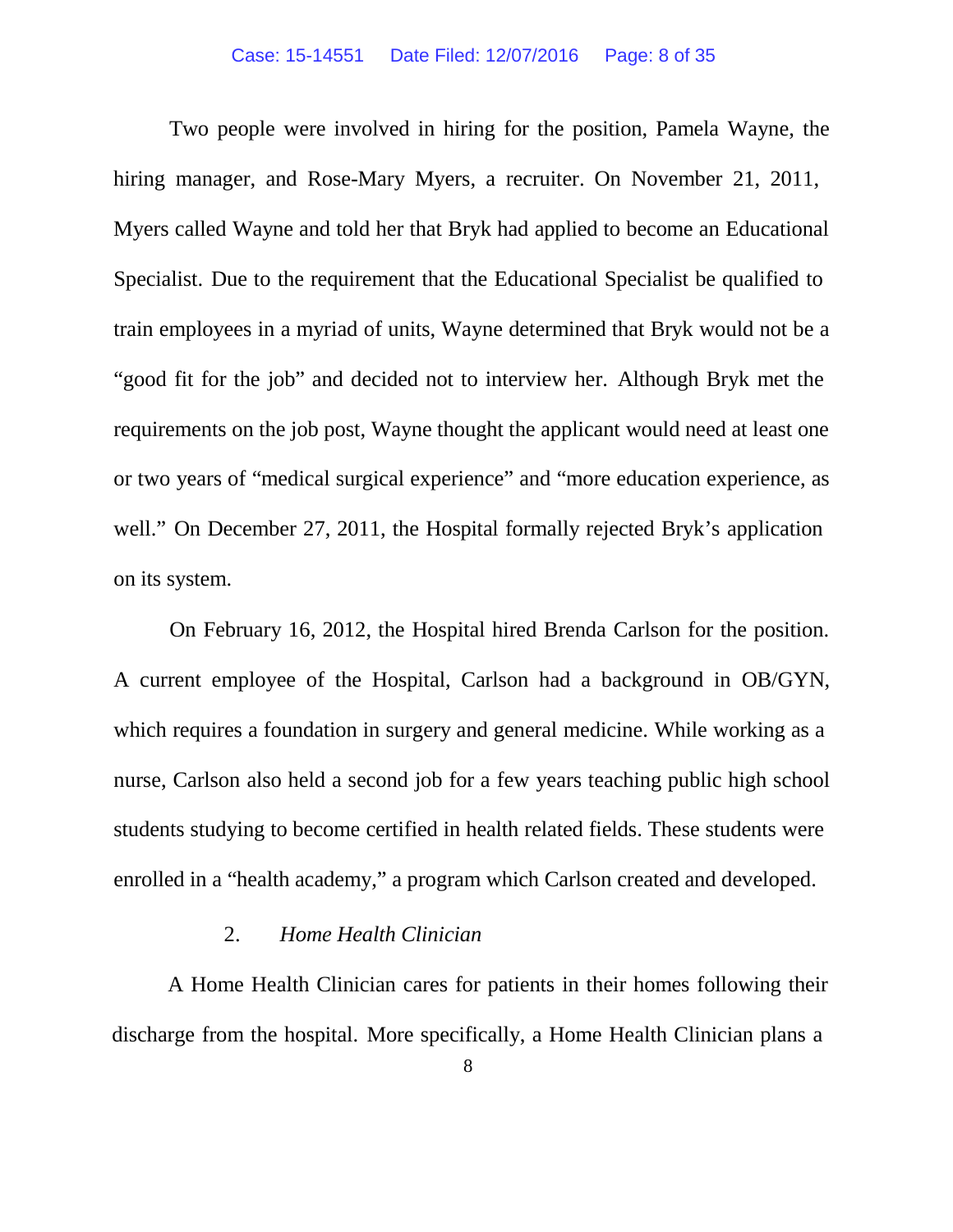patient's hospital discharge, oversees the patient's care at home, determines the plan of care with the physician, and performs surgical wound care and infusions. At the time Bryk submitted her application, the Hospital had already hired Virginia Surrency. Nobody from the Hospital explained to Bryk that the position was filled and Bryk testified that when she applied there were three positions for Home Health Clinicians advertised on the Hospital's job board. The EEOC contends that the Hospital should have moved Surrency into one of the identical vacancies, creating space for Bryk.

Even if the position were vacant, the Hospital opines that Bryk was not the best-qualified candidate. Her résumé showed some home health experience, but only in the narrow field of psychiatry and she lacked wound care experience. Bryk admitted that when she worked as a home health aide, she did not perform surgical wound care for her patients.

#### 3. *Care Transition Coordinator*

A Care Transition Coordinator goes to hospitals, gathers information from a patient's chart, and then coordinates post-hospital home care. The Coordinator communicates with the home care agency and the pharmacy, sets up the patient's first visit with the Home Health Clinician, and explains what services will be provided. The Care Transition Coordinator does not treat the patient. The position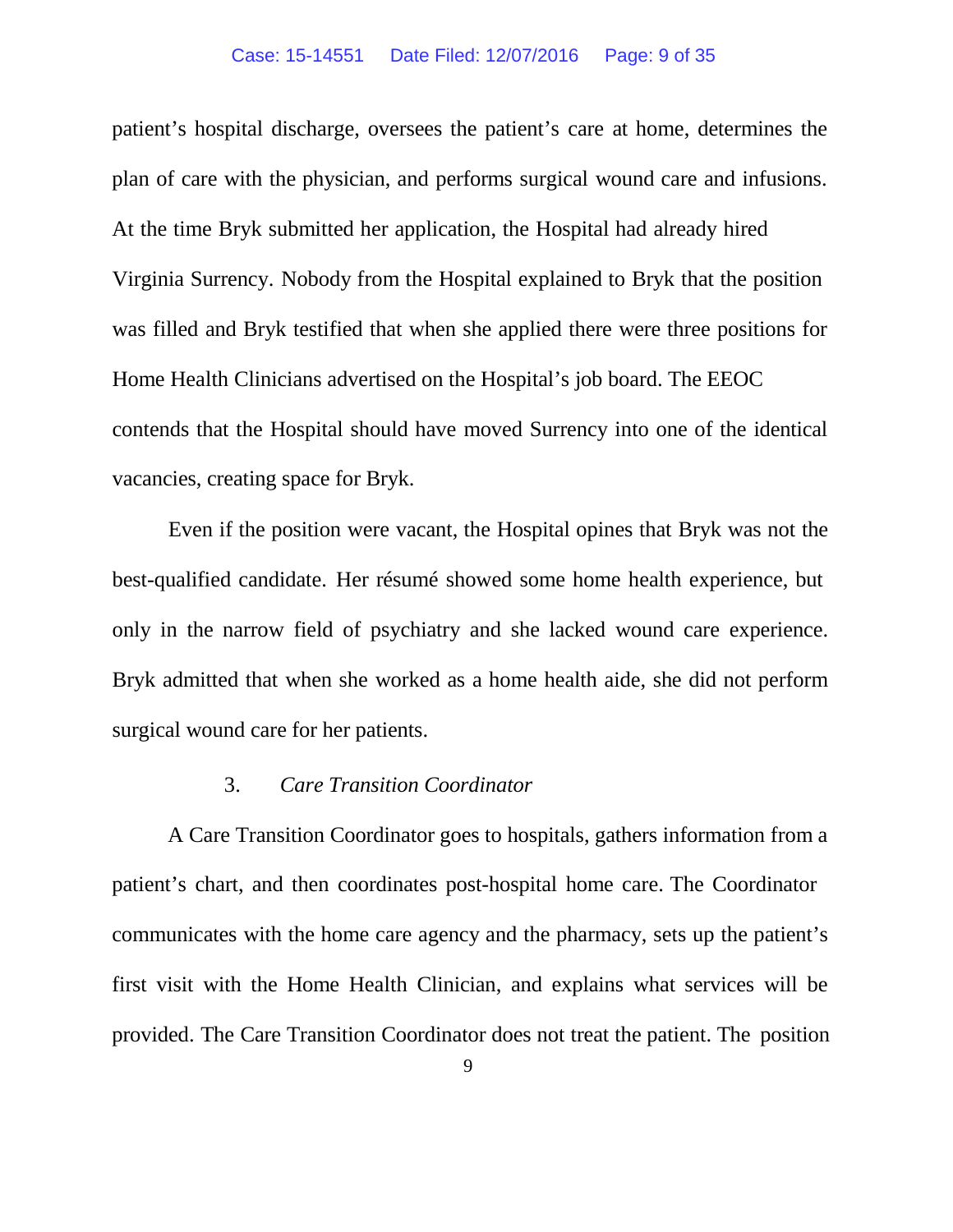requires marketing to physician offices and regular travel.

The hiring manager was unaware of Bryk's application for this job, and the Hospital says this position was not available and posted in error. The Hospital canceled this posting in May 2012. The Hospital additionally contends that Bryk was not sufficiently qualified because she lacked experience in surgery and acute treatment.

### B. The Employment Termination

Following the expiration of her 30-day application period, the Hospital terminated Bryk on November 21, 2011. She continued to have access to the Hospital's job board, but she only applied for one additional position on December 17, 2011. Had Bryk been further along in the interview process at the 30-day mark, the Hospital would have extended her employment to allow time for the interviewing process.

#### C. The District Court Proceedings

On October 23, 2013, the Equal Employment Opportunity Commission filed this action under the Americans with Disabilities Act, 42 U.S.C. § 12101, *et seq.* Specifically, the EEOC alleges that St. Joseph's Hospital violated 42 U.S.C. §§ 12112(a) and (b)(5)(a) when it failed to provide the Charging Party, Bryk, with a reasonable accommodation by not allowing her to use a cane while working in a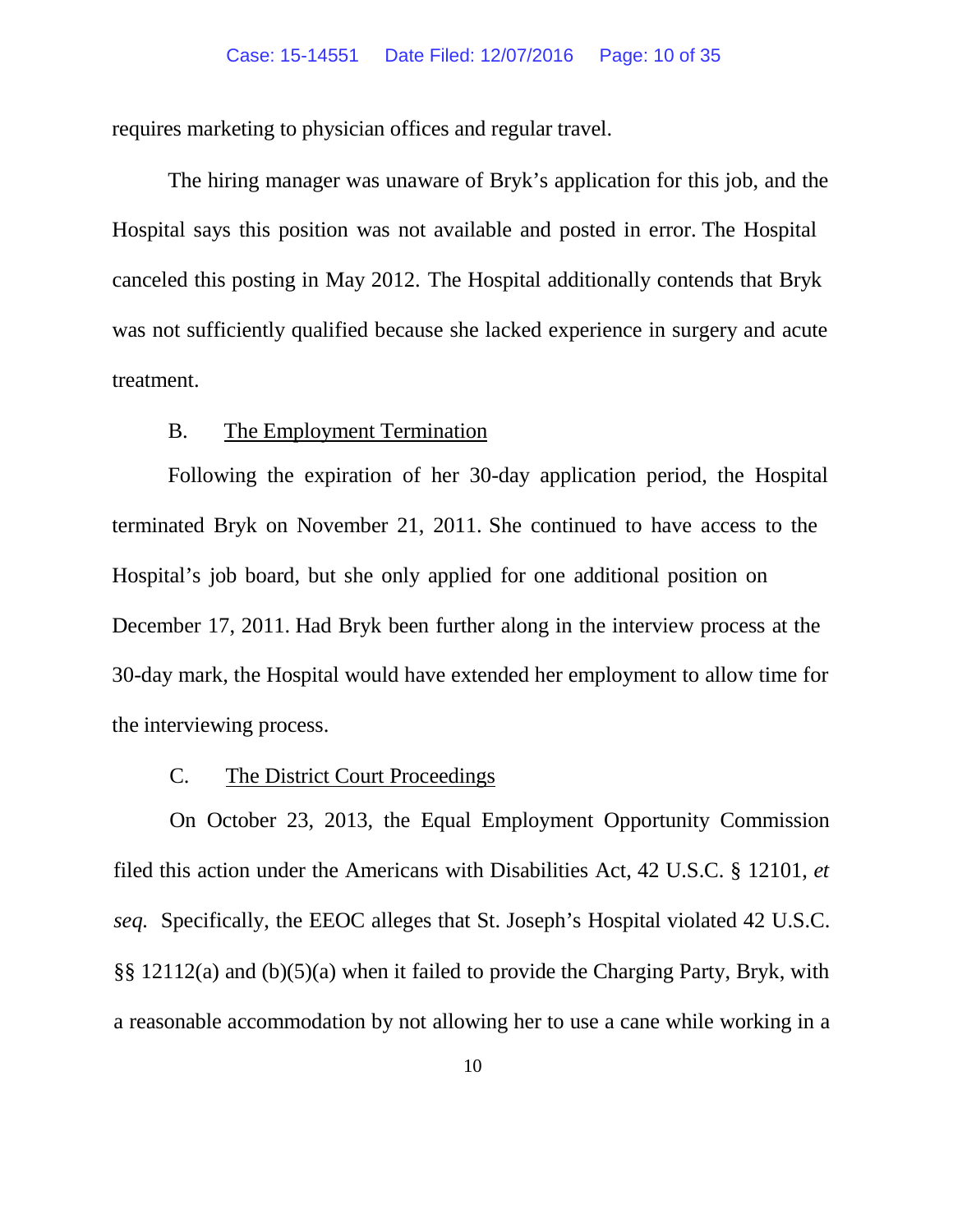psychiatric unit. The EEOC also claims that the Hospital violated the ADA by not reassigning Bryk to a vacant position without requiring her to compete with other applicants for those jobs.

#### 1. *Summary Judgment*

The parties filed cross-motions for summary judgment and the district court granted both motions in part. The district court found that Bryk's gait dysfunction sufficiently established a disability under the ADA Amendments Act of 2008, Pub. L. No. 110-325, 122 Stat. 3553 (2008).

The district court found that the Hospital was reasonable in not allowing Bryk to use her cane in the psychiatric ward. However, on the reasonable accommodation issue, the district court found there was a genuine issue of material fact as to whether Bryk was entitled to reassignment to either the Educational Specialist or the Care Transition Coordinator position. The parties did not discuss and the district court did not rule on the Home Health Clinician position on summary judgment. However, at trial, the district court allowed evidence relating to the Home Health Clinician position. The Court also allowed evidence about the vacant, identical Home Health Clinician positions for which Bryk did not apply.

The EEOC moved for clarification of the summary judgment order and the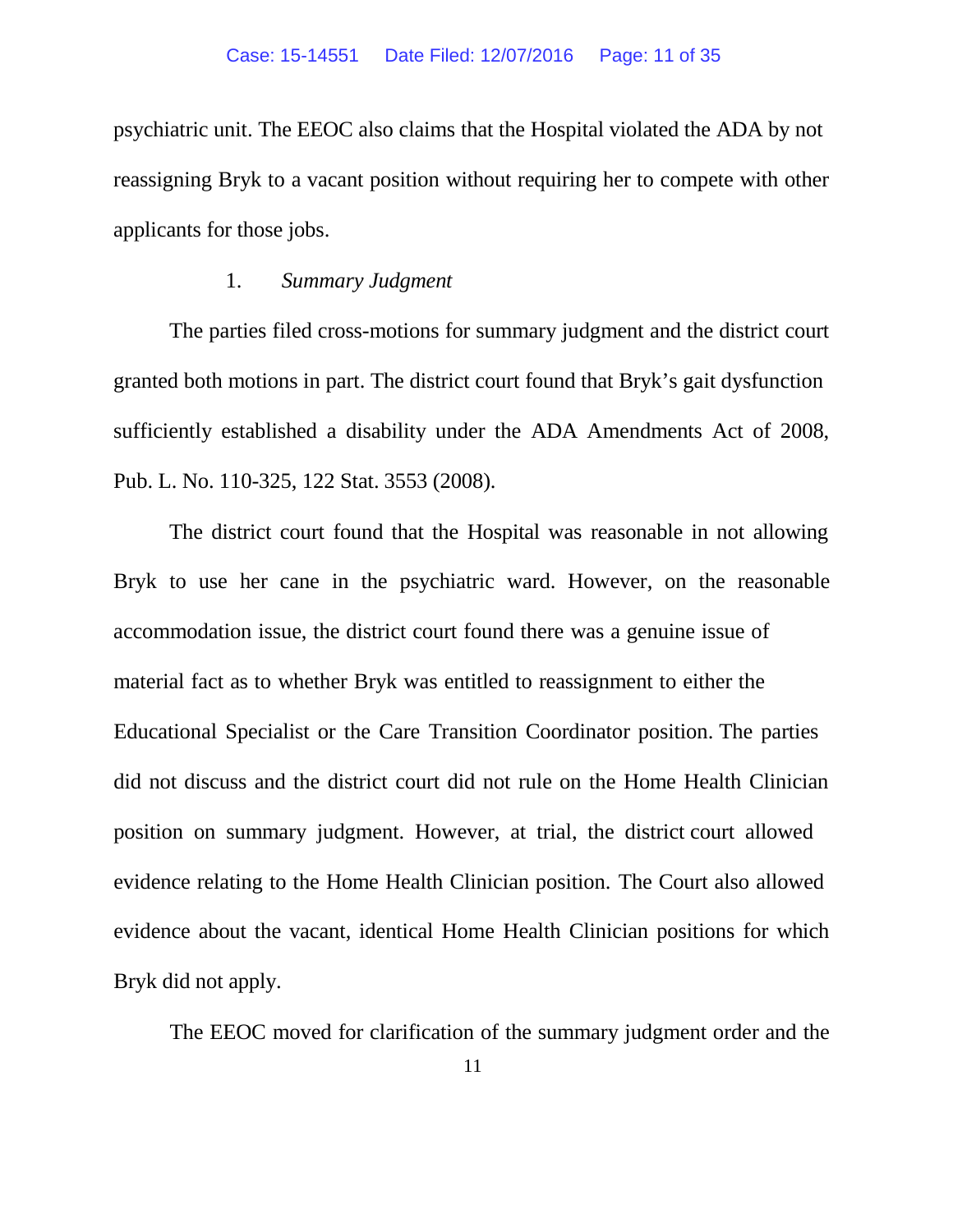district court held that the Hospital did not have the obligation to reassign Bryk to a vacant position without competition. It wrote: "The Court does not hold that the Hospital had an obligation to reassign Leokadia Bryk to the vacant positions for which she qualified without competition as a matter of law." (R-126 at 1). Requiring competition is "one factor, out of many, that the jury may consider regarding the reasonableness of the accommodation." (R-126 at 1).

In its clarification order, the district court also ruled that the 30-day period the Hospital gave Bryk to "identify a vacant position for which she is qualified is reasonable as a matter of law." (R-126 at 1). The EEOC moved the district court to reconsider this ruling arguing that a jury could reasonably find it unreasonable to expect Bryk to complete the application process and secure a position in 30 days. The district court denied the motion for reconsideration and at trial instructed the jury: "Although the Court has made no determination about whether Ms. Bryk was provided a reasonable accommodation, the Court has determined as a matter of law that the amount of time — 30 days — provided to Ms. Bryk was a reasonable time." (R-180 Vol. III at 140).

### 2. *Jury Instructions and Verdict*

The district court instructed the jury, in accordance with the verdict form, to first determine whether the Hospital had failed to provide a reasonable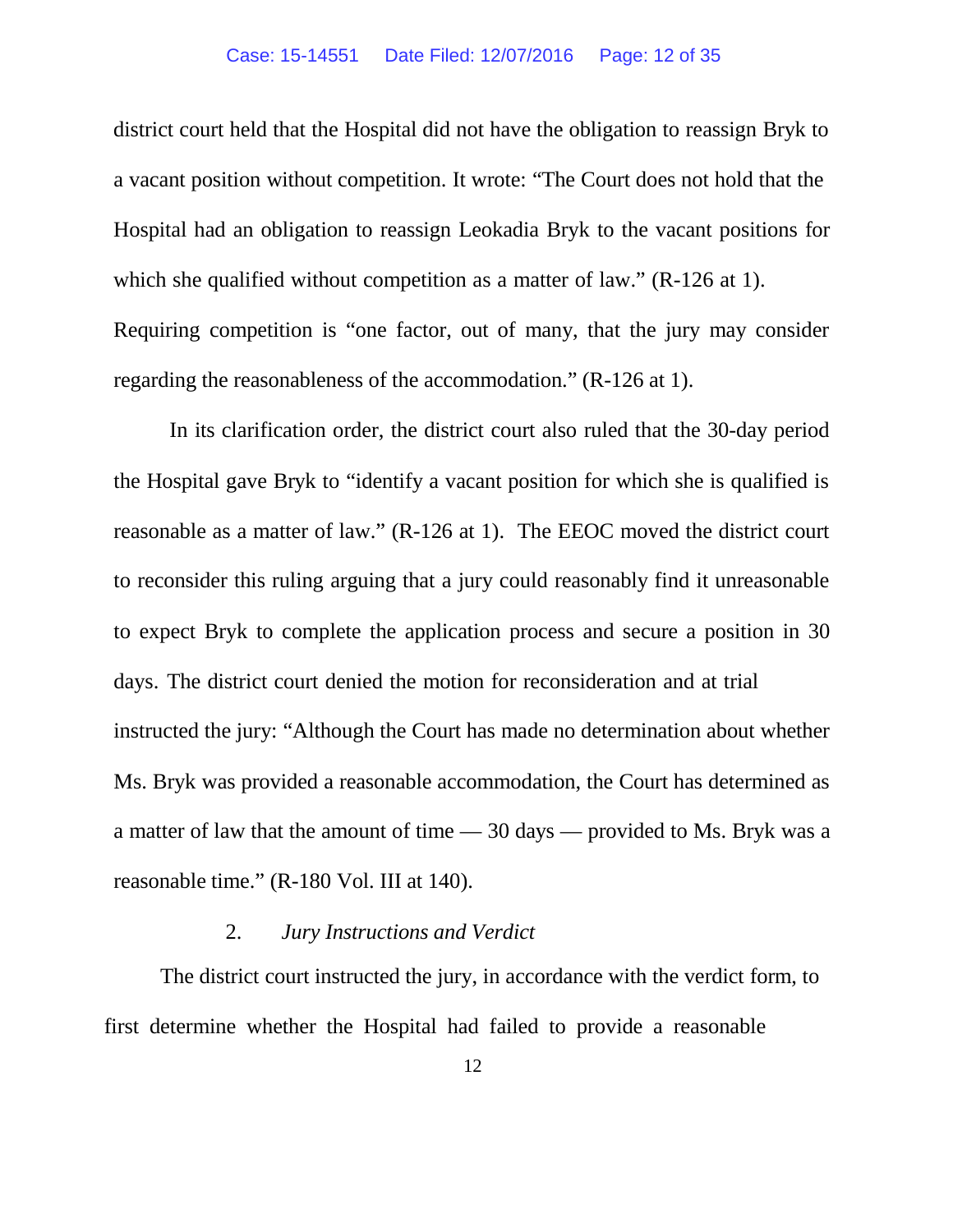accommodation by not assigning Bryk to the Educational Specialist, Care Transition Coordinator, or Home Health Clinician positions, (2) if yes, whether the Hospital established its affirmative defense that it made good faith efforts at reasonable accommodation, (3) if no, whether the Hospital established its affirmative defense that the proposed accommodation would have constituted an undue hardship, and (4) if no, the amount of damages that should be awarded.<sup>[2](#page-12-0)</sup> Notably, both the EEOC's and the Hospital's proposed verdict forms required the jury to cease deliberations upon a finding that the Hospital made good faith efforts to reasonably accommodate Bryk. The district court accepted the parties' proposed language on this question.

The jury answered the first question "yes", finding that the Hospital failed to provide a reasonable accommodation. The jury then answered the second question "yes", finding the Hospital made good faith efforts to identify and make

<span id="page-12-0"></span>**.** 

<sup>&</sup>lt;sup>2</sup> The jury instructions on good faith and undue hardship defenses read almost identically. *Compare*:

<sup>&</sup>quot;If you find by a preponderance of the evidence that the Hospital made good faith effort to identify and make a reasonable accommodation for Ms. Bryk, then you have found that the Hospital established its affirmative defense, and you will not decide the issue of Ms. Bryk's damages. But if you find that the Hospital has not established its affirmative defense, you must decide the damages issue." (R-180 at 144).

<sup>&</sup>quot;If you find by a preponderance of the evidence that the accommodation Ms. Bryk requested would have imposed an undue hardship on the operation of the Hospital's business, then you have found that the Hospital established this affirmative defense and you will not decide the issue of Ms. Bryk's damages. But if you find the Hospital has not established its affirmative defense, you must decide the damages issue." (R-180 at 145).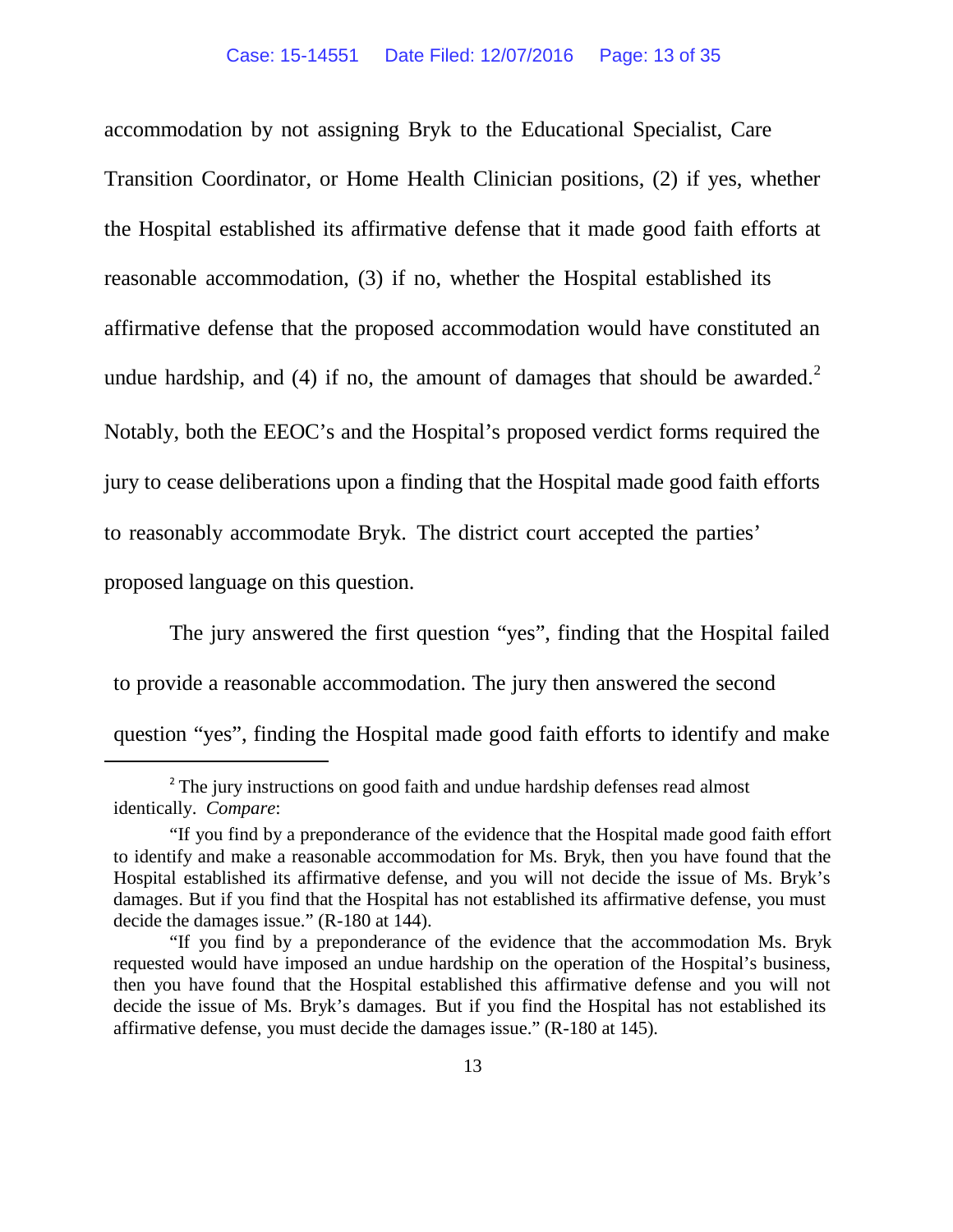a reasonable accommodation for Bryk. The jury then ceased deliberations in accordance with the verdict form, which stated that if the answer to the second question is "yes", "this ends [the jury's] deliberations." Neither party requested the district court to instruct the jury to render a verdict on the undue burden defense, in addition to its finding of good faith. Thus, the jury did not reach a decision on whether the Hospital established its affirmative defense that the proposed accommodation constituted an undue hardship, and the jury did not award damages. Following the verdict, the district court entered judgment in favor of the Hospital.

### 3. *Post-trial Rulings*

### a. *Good Faith Defense*

After judgment was entered in the Hospital's favor, the EEOC filed a Rule 59(e) motion for alteration of the judgment and a renewed motion for judgment as a matter of law. The EEOC requested that the district court vacate the good faith finding, find the Hospital liable, and remand for a trial on damages. Citing 42 U.S.C. § 1981a(a)(3), the EEOC argued the jury's good faith finding applied only as a defense to compensatory and punitive damages, not as a defense to liability.

Not surprisingly, the Hospital responded that the jury correctly found, and the evidence supported the finding, that the Hospital acted in good faith absolving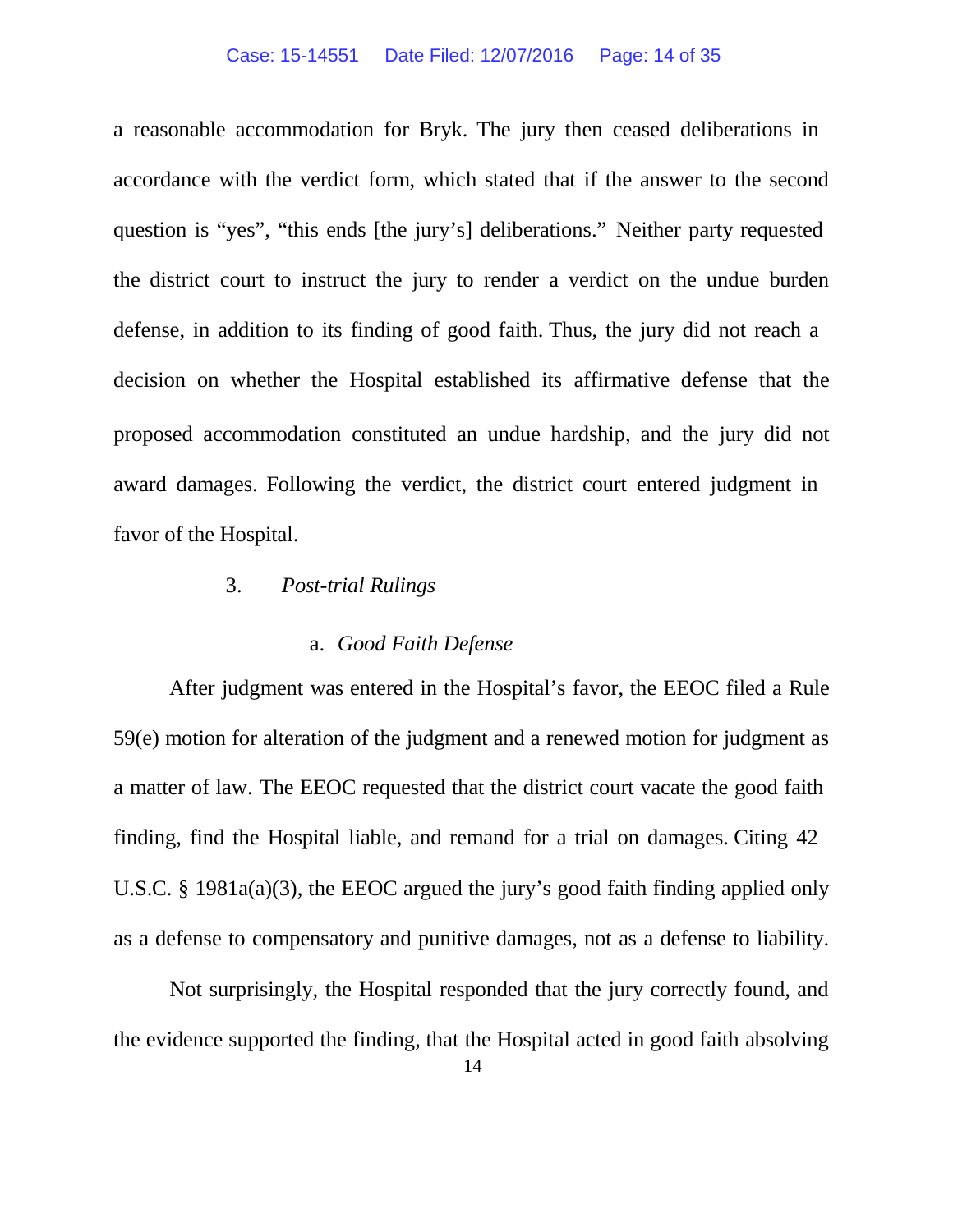it from all ADA liability. Making an evidentiary argument, the Hospital asserts that it acted in good faith by waiving the standard transfer requirements, making Sikes available to assist Bryk, and giving Bryk 30 days to apply for a new job.

Opposing the EEOC's assertion that the statutory good faith defense applied only to jury awarded damages, the Hospital also argued that legally, good faith is a complete defense to ADA liability. In addition, the Hospital claimed that the EEOC waived its position by not objecting to the instruction that a finding of good faith ended deliberations.

The district court denied the EEOC's renewed motion for judgment as a matter of law and granted in part the EEOC's motion to alter the judgment. It held that good faith was a defense only to jury awarded damages, not liability.

#### b. *Equitable Remedies*

After altering the judgment in the EEOC's favor and holding the good faith defense applicable only to damages, the district court evaluated the EEOC's request for equitable relief. The district court denied the EEOC's request for an injunction barring the Hospital's policy of competitive job reassignment when accommodating disabled workers. The district court also denied back and front pay, specifically finding "that Bryk did not make a good faith effort to secure a position during the 30-day period, nor did she otherwise fully engage in the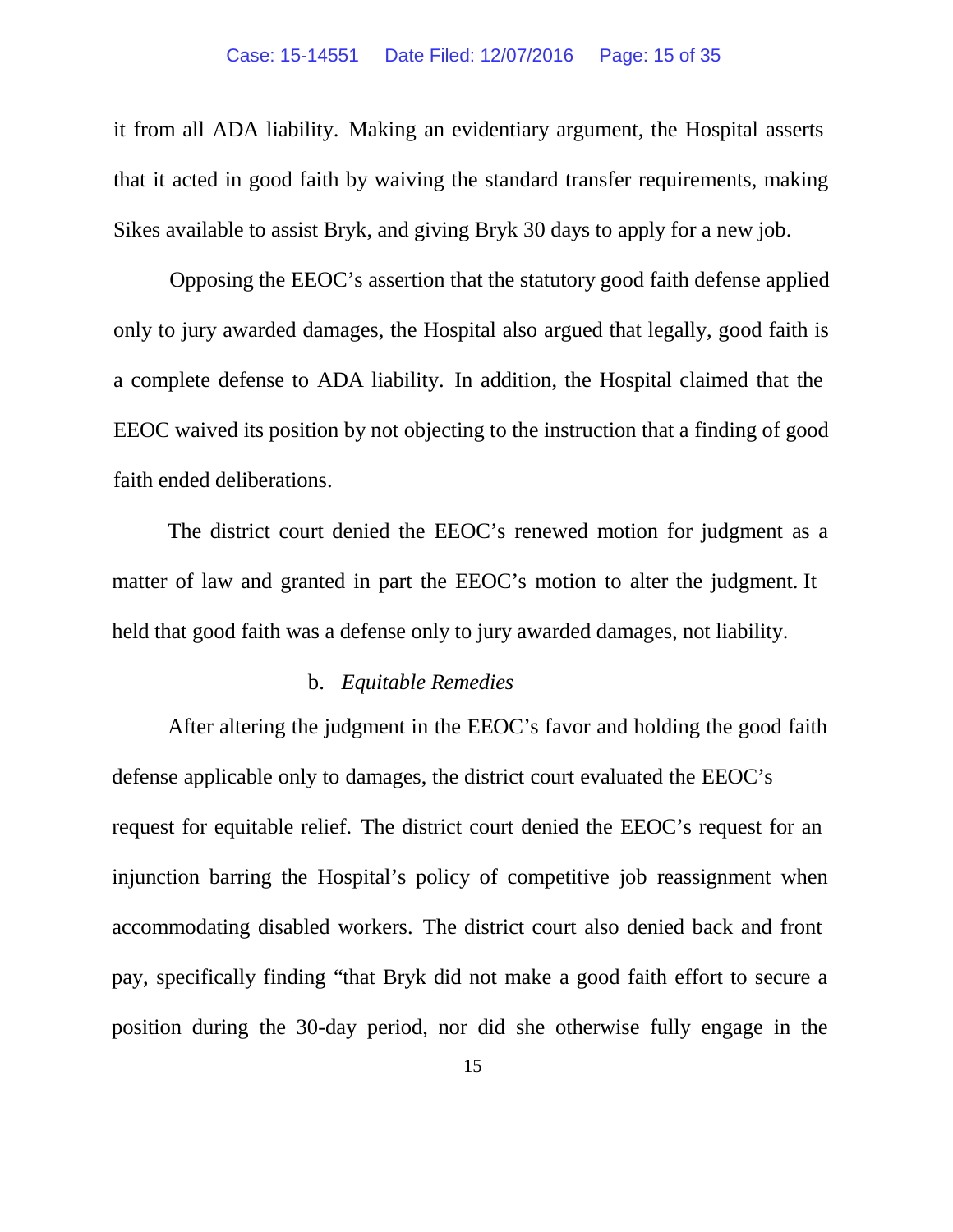interactive process." (R-197 at 15). To support this finding the district court wrote that "the evidence at trial showed that Bryk knew she had 30 days to secure a position but delayed her job search for two weeks to go on vacation. . . . In the face of impending termination from a position she held for over twenty years, she acted unreasonably." (R-197 at 15).

The district court then concluded that Bryk was entitled to reinstatement. However, it did not order reinstatement outright. The district court ordered the parties to mediate to determine the specific parameters for Bryk's application for reinstatement. After one month, the mediator notified the district court that the parties reached an impasse. On August 11, 2014, Bryk obtained full-time work as a telephonic behavioral health nurse in a satellite of the MacDill Air Force Base. The Hospital posits that because Bryk acknowledged that she "enjoys" her current job and has not "looked for work since" she started there that she no longer wants to work at the Hospital. (R-178 at 130-31).

### **II. Legal Standards**

The standard of review for a summary judgment on an Americans with Disabilities Act case is *de novo*, drawing all reasonable inferences in favor of the non-moving party. *Holly v. Clairson Indus., L.L.C.*, 492 F.3d 1247, 1255 (11th Cir. 2007).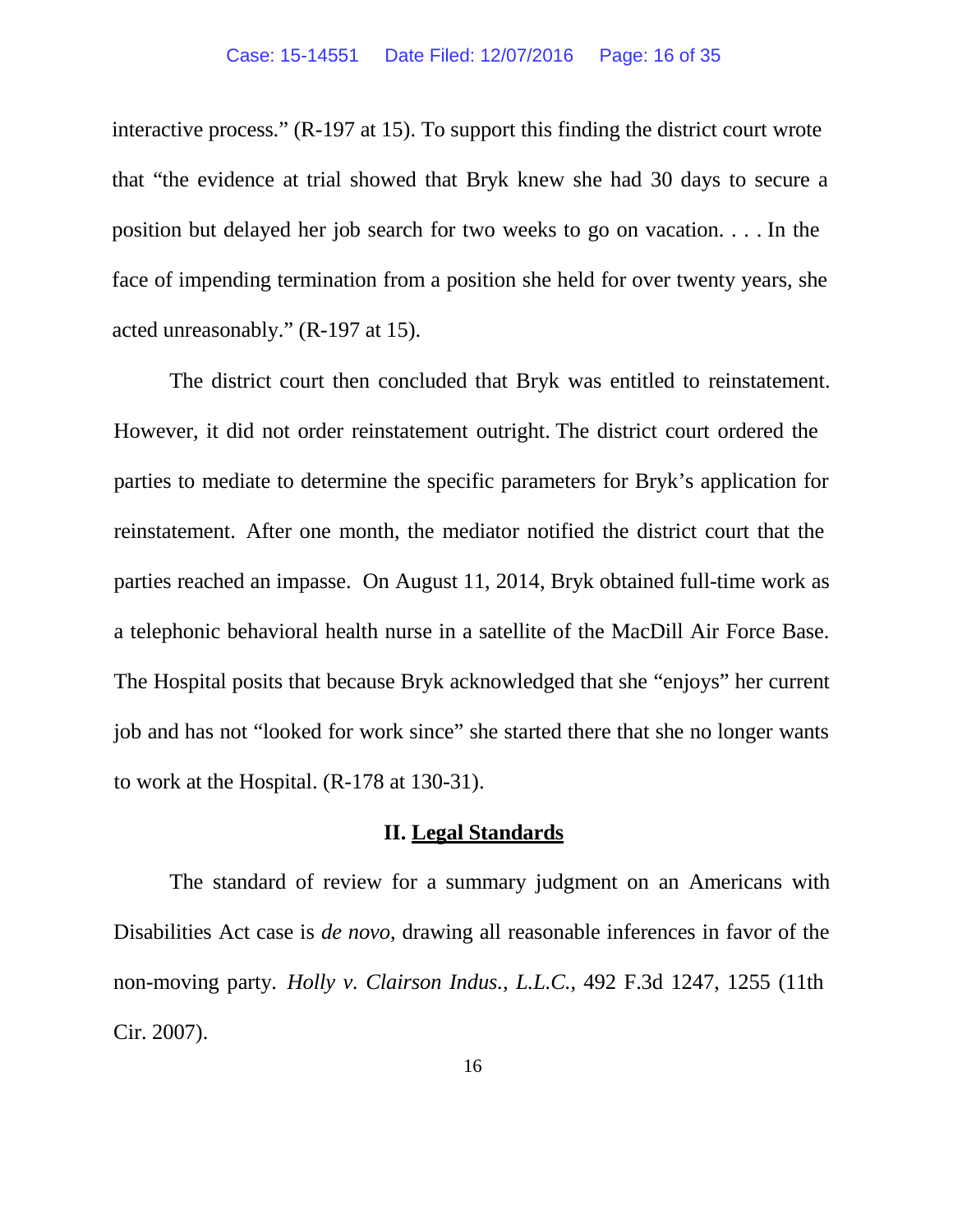When the Court reviews a jury verdict, the Court also reviews the sufficiency of the evidence *de novo*. The court must view "the evidence in the light most favorable to the [prevailing party] and [draw] all reasonable inferences and credibility choices in favor of the jury's verdict." *U.S. v. Trujillo*, 146 F.3d 838, 845 (11th Cir. 1998). The relevant question is whether "any rational trier of fact" could have ruled in favor of the prevailing party. *Id.* "Courts are not free to reweigh the evidence and set aside the jury verdict merely because the jury could have drawn different inferences or conclusions or because judges feel that other results are more reasonable." *Christopher v. Florida*, 449 F.3d 1360, 1373 (11th Cir. 2006) (quoting *Tennant v. Peoria & P.U. Ry. Co.*, 321 U.S. 29, 35 (1944)). The Court also reviews *de novo* the district court's decision on a motion for judgment as a matter of law. *Ross v. Rhodes Furniture, Inc.*, 146 F.3d 1286, 1289 (11th Cir. 1998).

A decision to alter or amend a judgment is reviewed for abuse of discretion, unless the ruling turns on a question of law. If that is the case, this Court reviews the question of law *de novo*. *Barnes v. Broward Cty. Sheriff's Office*, 190 F.3d 1274, 1276–77 (11th Cir. 1999). The district court's construction of a statute, such as the ADA, is likewise reviewed *de novo*. *See Commodity Futures Trading Comm'n v. Wilshire Inv. Mgmt. Corp.*, 531 F.3d 1339, 1343 (11th Cir. 2008). The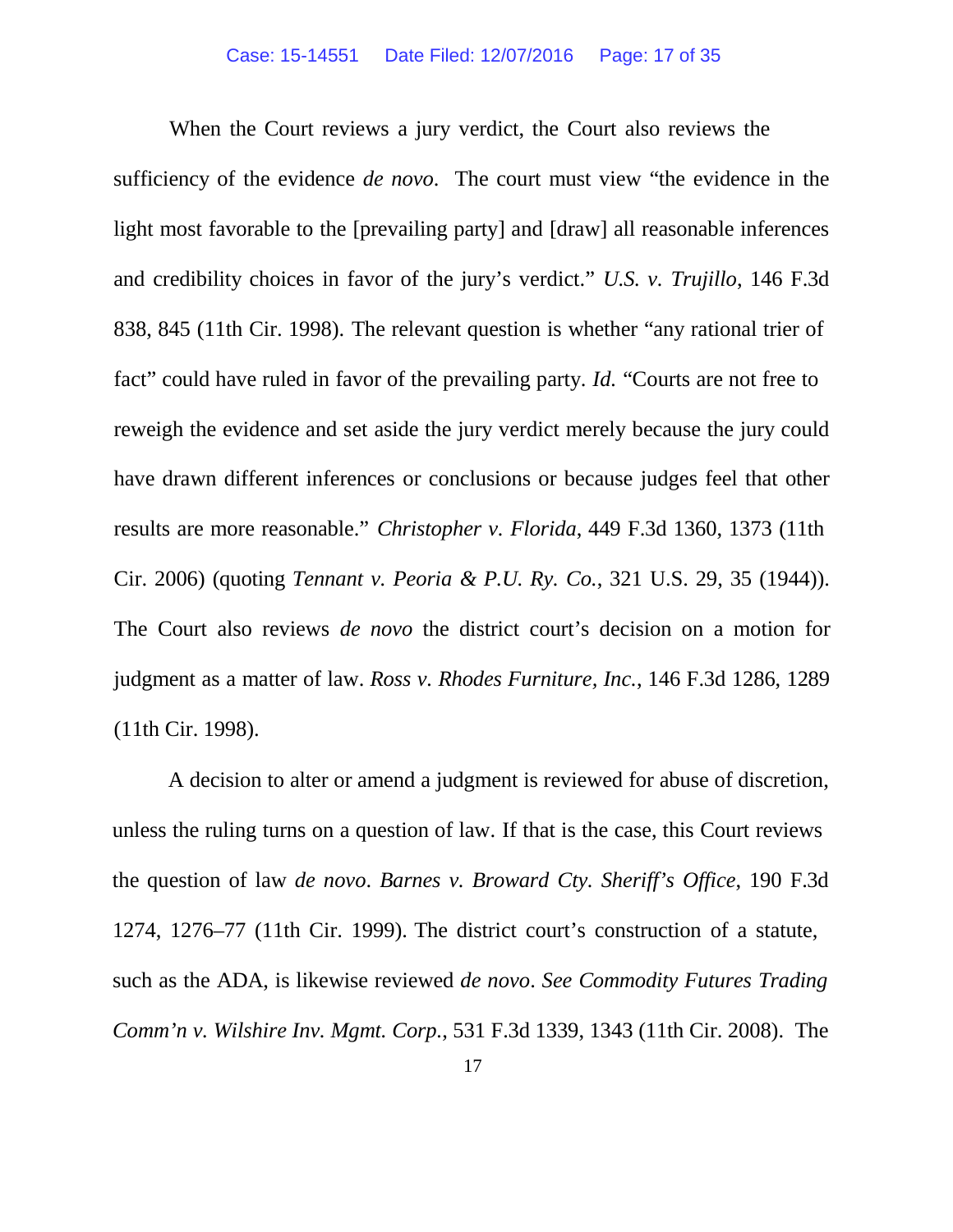Court reviews the district court's determination regarding equitable remedies for abuse of discretion. *Id.*

## **III. Legal Analysis**

The cross-appeals stem from the various district court rulings, including the summary judgment order, the order clarifying summary judgment, the order denying motion for judgment as a matter of law, and the post-judgment order altering the judgment. A threshold issue is whether Bryk is a "disabled qualified individual" under the ADA. Another main issue is whether the Hospital acted reasonably in giving Bryk the opportunity to compete for vacant jobs within a 30 day period. Finally, the parties dispute on appeal whether the district court properly granted in part the Rule 59(e) motion to alter the judgment.

## A. Did the district court err in its summary judgment rulings?

1. *Was Bryk disabled under the ADA?*

The ADA prohibits discrimination by an employer "against a qualified individual on the basis of disability" in any of the "terms, conditions, and privileges of employment." 42 U.S.C. § 12112(a). Establishing a *prima facie* case under the ADA requires a plaintiff to show that, at the time of the adverse employment action, she had a disability, she was a qualified individual, and she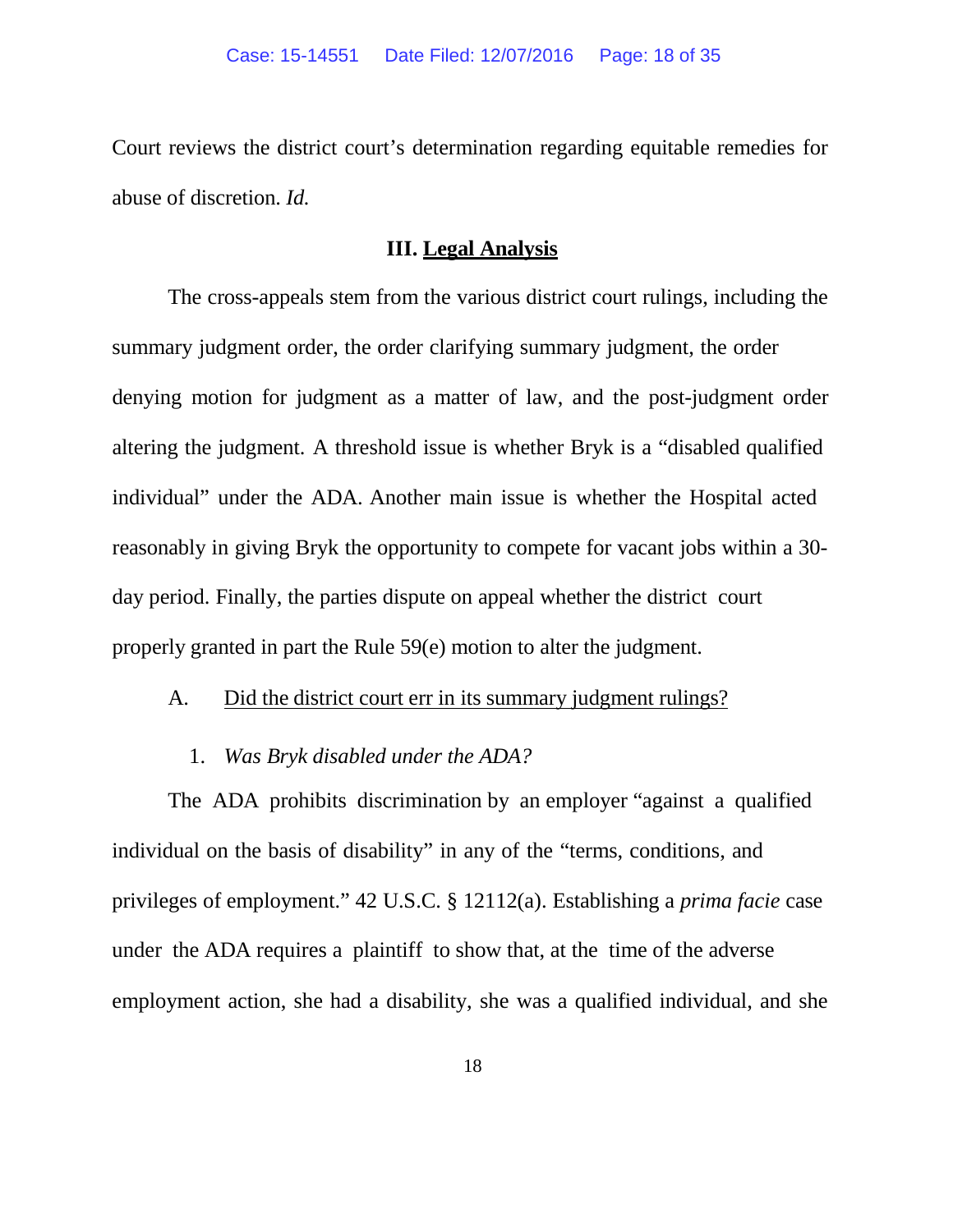was subjected to unlawful discrimination because of her disability. *Holly*, 492 F.3d at 1255–56.

Congress made significant changes to the ADA by enacting the ADA Amendments Act of 2008, Pub. L. No. 110-325, 122 Stat. 3553. These amendments convey that an extensive analysis is not required to determine whether an individual's impairment is a disability under the ADA. *Mazzeo v. Color Resolutions Intern., LLC*, 746 F.3d 1264, 1268 (11th Cir. 2014). "Disability" is defined as "a physical or mental impairment that substantially limits one or more major life activities of an individual;" "a record of such an impairment," or "being regarded as having such an impairment." 42 U.S.C. § 12102(1). Major life activities include, but are not limited to "sleeping, walking, standing, lifting, . . . [and] bending." *Id.* at §12102(2)(A); *Mazzeo*, 746 F.3d at 1268.

The district court concluded that Bryk's "'gait dysfunction' identified by Dr. Bhat is sufficient to establish that Bryk was a disabled person at the time of her termination." (R-121 at 9). The evidence shows that Bryk was substantially limited in her ability to walk. She had spinal stenosis and had undergone hip replacement in 2009. Bryk depended on the cane to alleviate back pain and to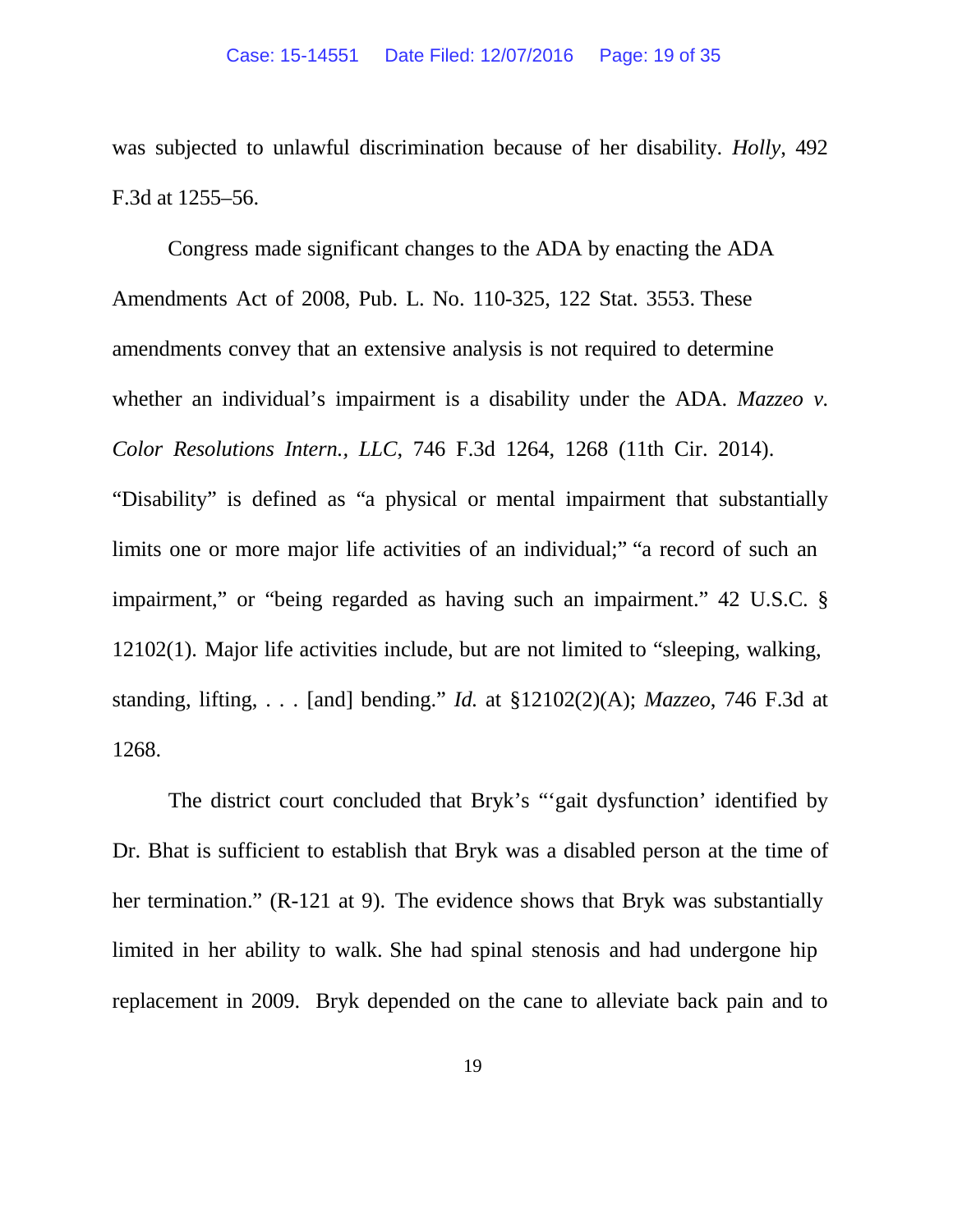provide support for her hip. Without the cane, she could only walk short distances and would have to stop, align her body, and balance herself.

The Hospital argues that Bryk's pain, without more, is insufficient to establish an ADA disability. Bryk suffered pain and more. Her spinal stenosis and hip replacement impaired her ability to walk — without question a major life activity under the ADA. The evidence showed that without her cane, Bryk would limp and could only walk short distances. She suffered from gait dysfunction. Given that this threshold issue should not require extensive analysis, the Court affirms the district court's decision finding that Bryk was disabled as a matter of law and that the first element of the *prima facie* case was met.

## 2. *Was Bryk a qualified individual under the ADA?*

A "qualified individual" is "an individual who, with or without reasonable accommodation, can perform the essential functions of the employment position that such individual holds or desires." 42 U.S.C. § 12111(8). The trial court found on summary judgment that the essential function of Bryk's position in the psychiatric ward required her to keep patients safe and that "no reasonable juror could find that Bryk could use her cane safely" in the psychiatric ward because a patient could use the cane as a weapon. The Hospital argues that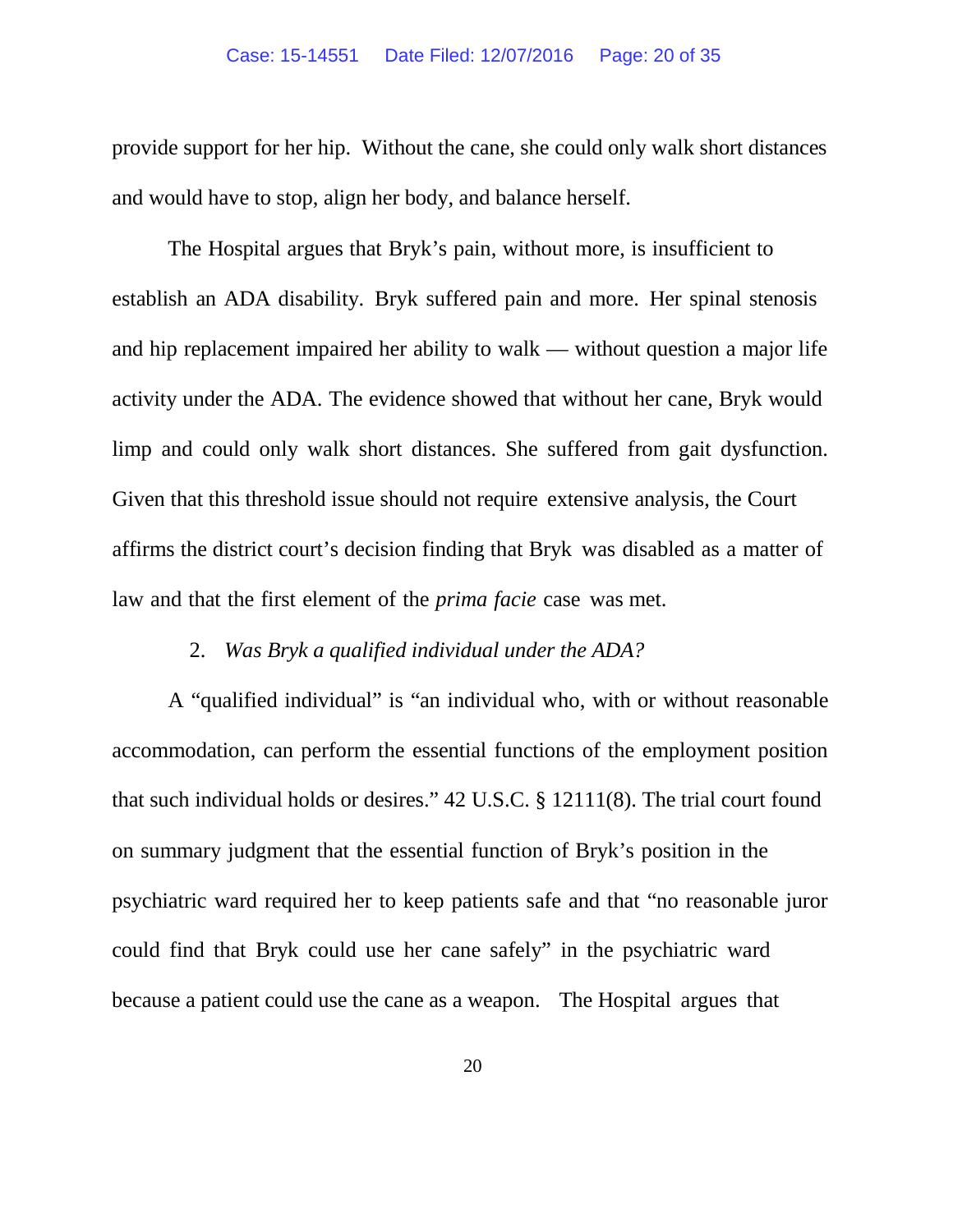#### Case: 15-14551 Date Filed: 12/07/2016 Page: 21 of 35

based on this finding, the trial court should have granted summary judgment finding that Bryk was not a qualified individual under the ADA because she was not qualified to work in the psychiatric ward. Put another way, the Hospital argues that Bryk could not work in the psychiatric ward without a cane, and there was no way a cane would ever be safe in the psychiatric ward, so Bryk was not a qualified individual able to perform the essential functions of the employment position.

The district court, however, allowed the case to proceed — finding that Bryk was a qualified individual with respect to the prospective jobs for which she had applied. This ruling is consistent with the EEOC's position that Bryk's ability to perform her then-current job in the psychiatric ward is irrelevant, because she sought reassignment. When an employee seeks reassignment as a reasonable accommodation for a disability, the relevant question when deciding whether she is a qualified individual is not whether the employee is qualified for her current position, but whether she is qualified for the new job. *See Lucas v. W.W. Grainger, Inc.*, 257 F.3d 1249 (11th Cir. 2001) (examining the essential functions of the new position, not the old one, to determine whether the employee was qualified within the meaning of the statute). The express language of the statute supports the district court's conclusion and not the Hospital's position. To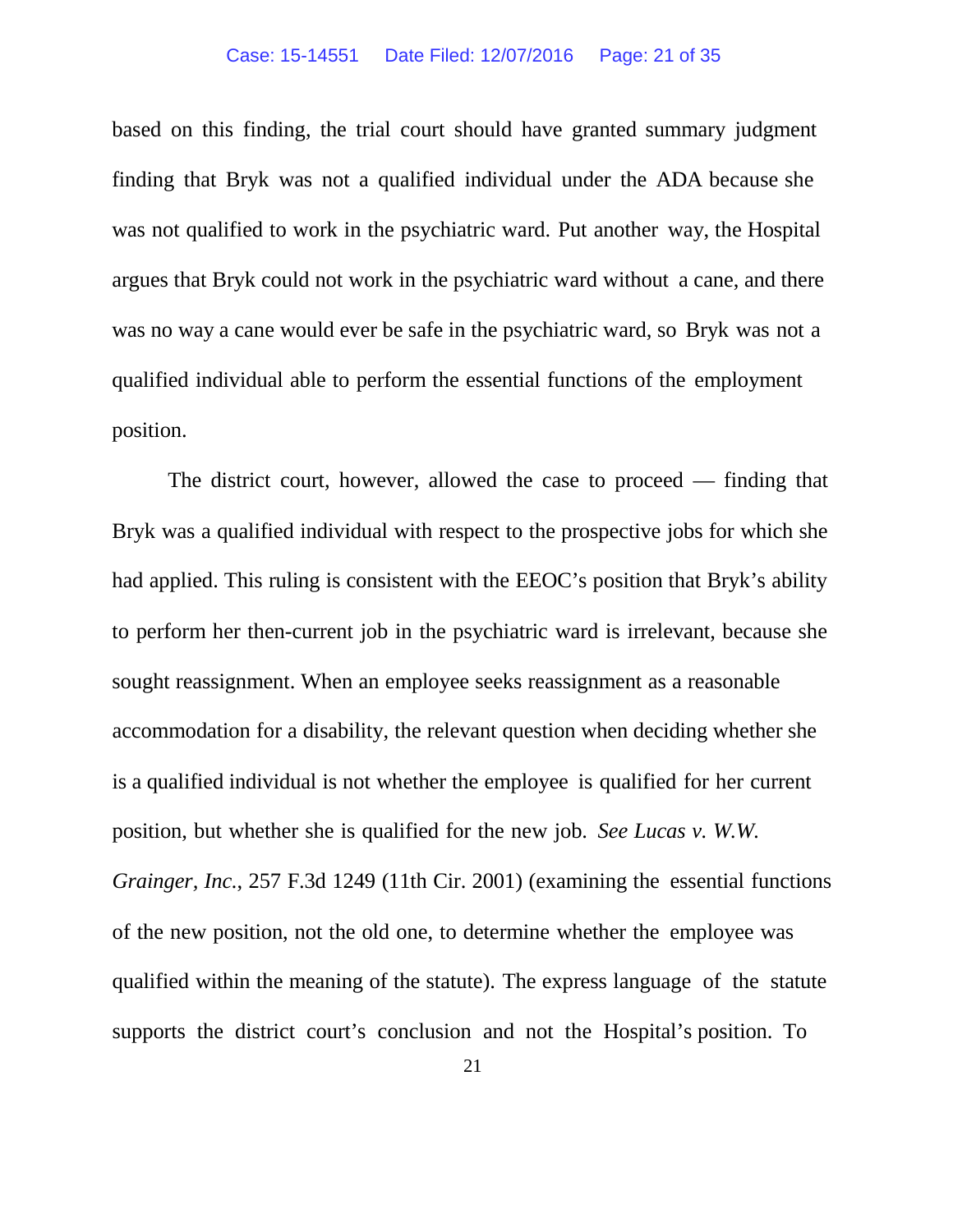quote the statute, the relevant position is the one that the individual "holds or *desires.*" 42 U.S.C. § 12111(8). Accordingly, the Court affirms the district court's finding at summary judgment that Bryk was a "disabled qualified individual" under the ADA.

### 3. *Does the ADA mandate noncompetitive reassignment?*

At issue in this appeal is the district court's holding as a matter of law that the ADA does not mandate reassignment without competition. The district court wrote that whether a disabled employee "had to compete with others for the vacant position is one factor, out of many, that the jury may consider regarding the reasonableness of the accommodation."[4](#page-21-0) (R-126 at 1). The EEOC appeals, arguing that the ADA mandates noncompetitive reassignment and that had the jury been so instructed, it would not have found that the Hospital acted in good faith.

We agree that the ADA does not require reassignment without competition for, or preferential treatment of, the disabled. The ADA provides that, subject to exceptions irrelevant here, an employer must reasonably accommodate a disabled employee. 42 U.S.C. § 12112(a),  $(b)(5)(A)$ . But it does not say how an employer

<span id="page-21-0"></span> $\overline{\phantom{a}}$ 

<sup>4</sup> The district court issued this holding in its order granting the EEOC's motion for clarification, and the district court's instructions to the jury were consistent with this holding.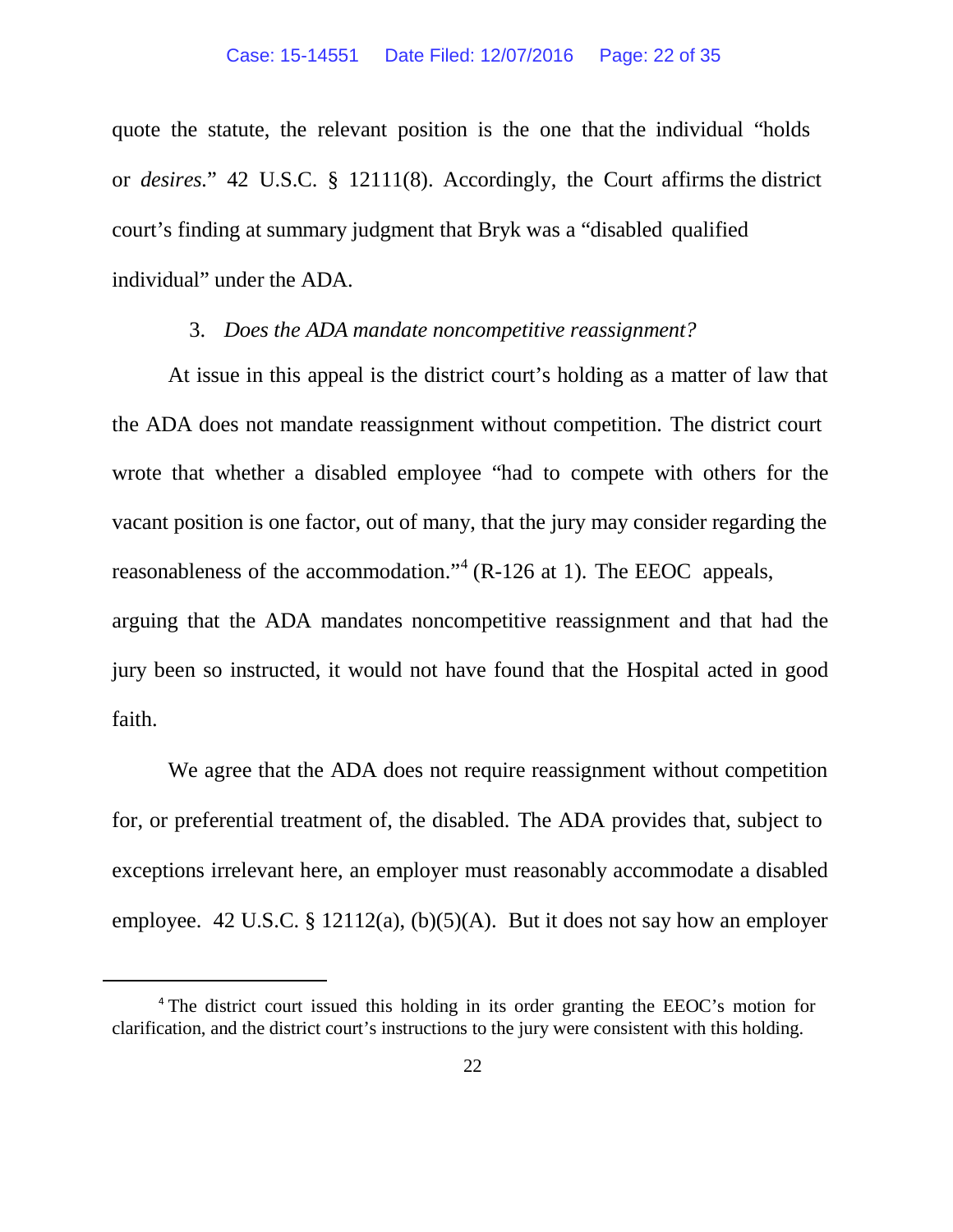must do that. It offers a non-exhaustive list of accommodations that "may" be reasonable, and one item on the list is "reassignment to a vacant position." *See id.* § 12111(9)(B) ("The term 'reasonable accommodation' *may include* . . . reassignment to vacant position.") (emphasis added). The ADA does not say or imply that reassignment is always reasonable. To the contrary, the use of the word "may" implies just the opposite: that reassignment will be reasonable in some circumstances but not in others.[5](#page-22-0) *See May*, Merriam-Webster.com, *available at* [www.merriam-webster.com/dictionary/may](http://www.merriam-webster.com/dictionary/may) (last visited Oct. 28, 2016) ('may" often means "might" or "can"); *see also Canup v. Chipman-Union, Inc.*, 123 F.3d 1440, 1442 (11th Cir. 1997) (contrasting "may" and "shall").

Apart from the ADA's statutory construction, this Court's well-settled ADA precedent holds that "employers are only required to provide 'alternative employment opportunities reasonably available under the employer's existing policies.'" *Terrell v. USAir*, 132 F.3d 621, 627 (11th Cir. 1998) (quoting *Sch. Bd. of Nassau Cty. v. Arline*, 480 U.S. 273, 289 n.19 (1987)); *Frazier-White v. Gee*,

<span id="page-22-0"></span><sup>&</sup>lt;sup>5</sup> Had Congress understood the ADA to mandate reassignment, it could easily have used mandatory language. That it did not do so at least suggests that it did not intend reassignment to be required in all circumstances. *See Desert Palace, Inc. v. Costa*, 539 U.S. 90, 99 (2003) (same analysis in Title VII case). That is particularly true since Congress had no difficulty using mandatory language in other parts of the statute. *See, e.g.*, 42 U.S.C. § 12112(a),  $(c)(2)(A), (d)(4)(A).$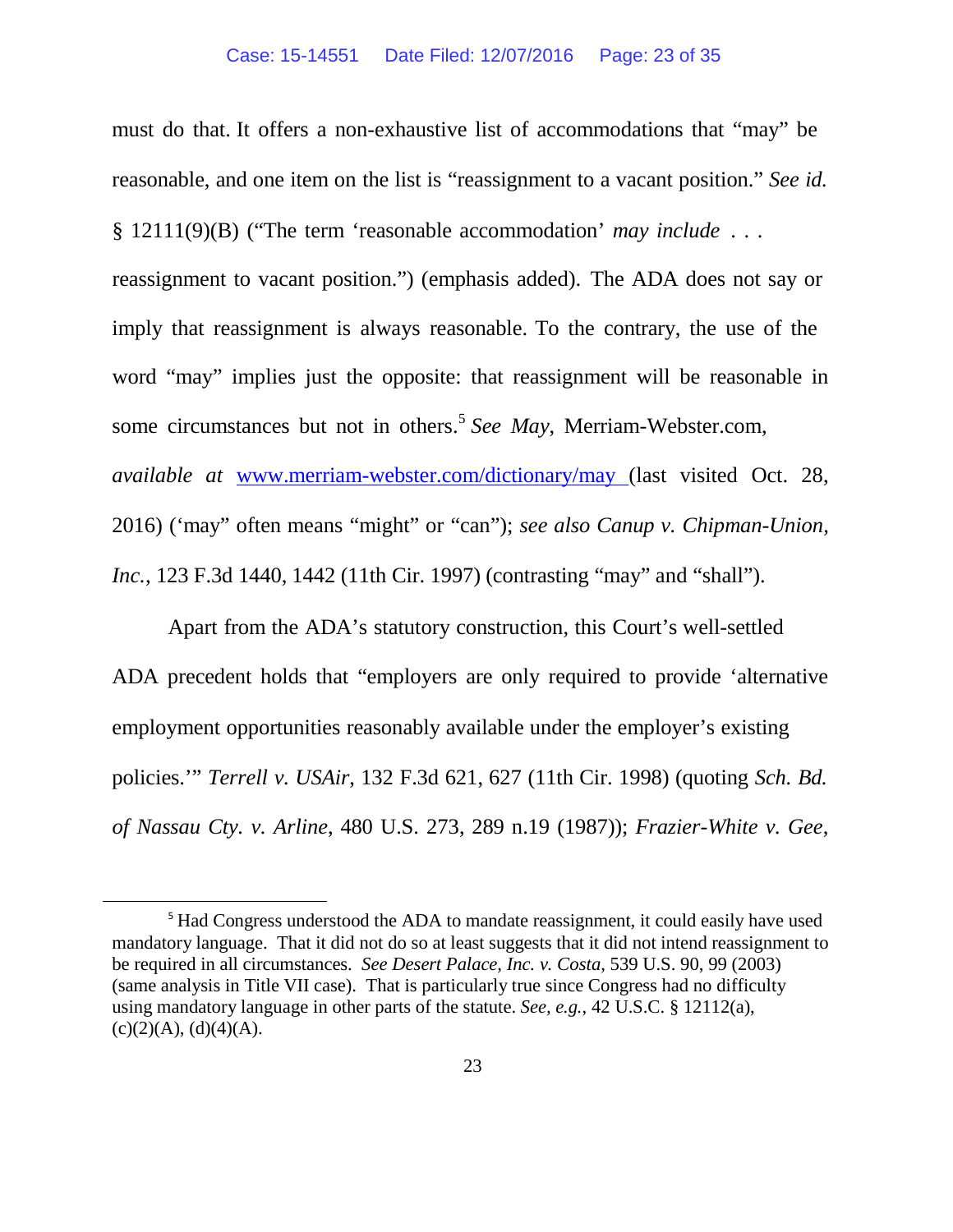818 F.3d 1249, 1257 (11th Cir. 2016) ("ADA does not require [employers] to reassign [disabled employees] in violation of its governing civil service rules."); *Davis v. Fla. Power & Light Co.*, 205 F.3d 1301, 1306 (11th Cir. 2000) ("The ADA does not require accommodations . . . that contravene the seniority rights of other employees under a collective bargaining agreement.").

After this Court's decision in *Terrell*, the Supreme Court created a framework in *Barnett*, 535 U.S. at 406, which guides this analysis. In *Barnett*, the Supreme Court examined whether a job reassignment request trumps an employer's seniority system. The question presented was whether the "ADA requires an employer to assign a disabled employee to a particular position even though another employee is entitled to that position under the employer's 'established seniority system.'" *Id.* at 406. In holding that it did not, the Supreme Court explained that "*ordinarily* the ADA does not require that assignment. Hence, a showing that the assignment would violate the rules of a seniority system warrants summary judgment for the employer –unless there is more." *Id.* Defining "more", the Supreme Court added that where a plaintiff presents evidence of special circumstances that "make 'reasonable' a seniority rule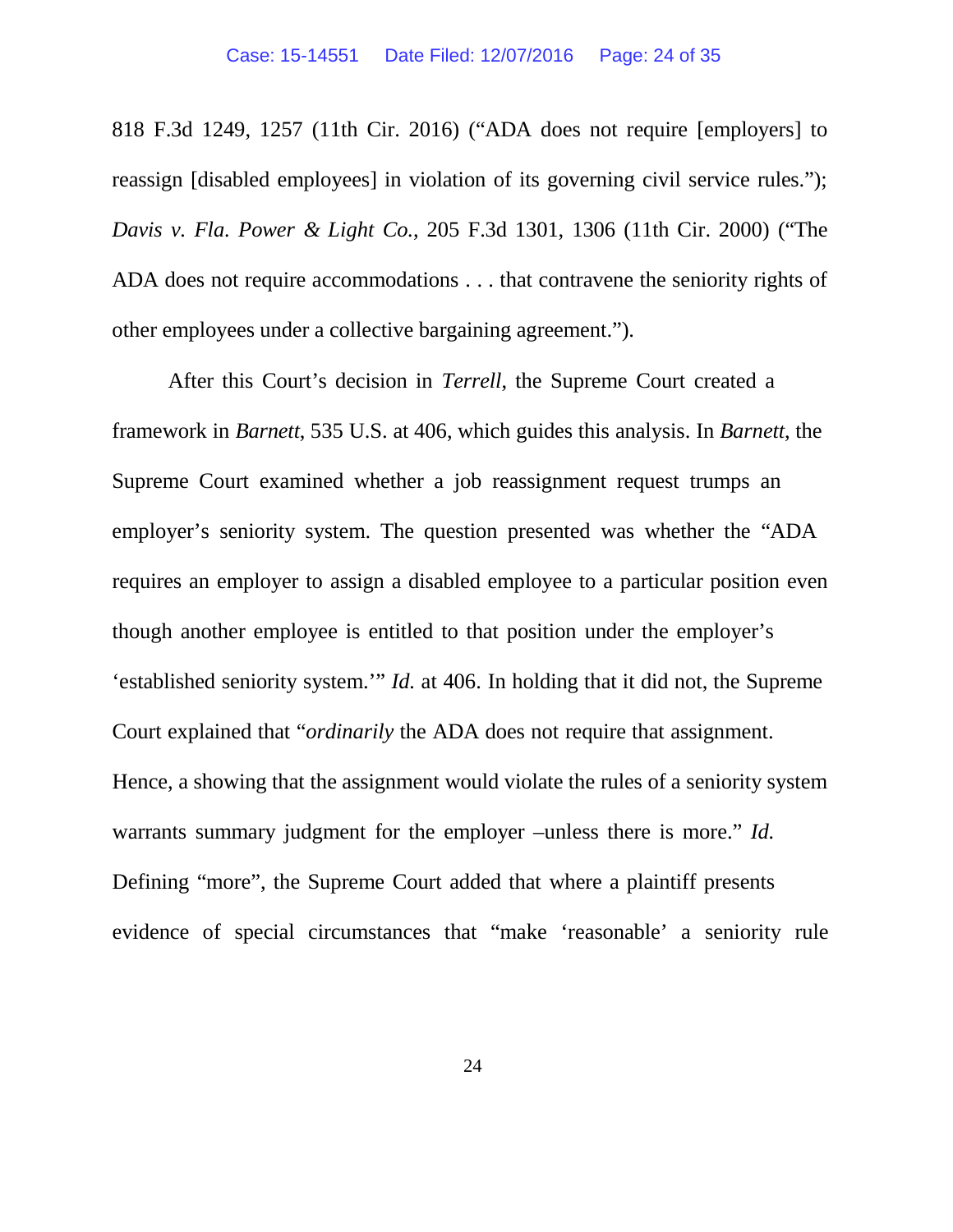exception," that showing would defeat an employer's motion for summary judgment. *Id.* at 394.

The *Barnett* framework is relevant in cases where a job reassignment (i.e., the requested accommodation) is claimed to violate a disability-neutral rule of the employer. "The first step requires the employee to show that the accommodation is a type that is reasonable in the run of cases. The second step varies. . . ." *Shapiro v. Twp. of Lakewood*, 292 F.3d 356, 361 (3d Cir. 2002). If the accommodation is shown to be reasonable in the run of cases, the burden shifts to the employer to show that granting the accommodation would impose an undue hardship under the particular circumstances of the case. *Id.* "On the other hand, if the accommodation is not shown to be reasonable in the run of cases, the employee can still prevail by showing that special circumstances warrant a finding that the accommodation is reasonable under the particular circumstances of the case." *Id.*; *see also Dunderdale v. United Airlines*, 807 F.3d 849, 855 (7th Cir. 2015) (applying *Barnett* and finding it would be unreasonable to require employer to reassign disabled workers in contravention of its seniority system).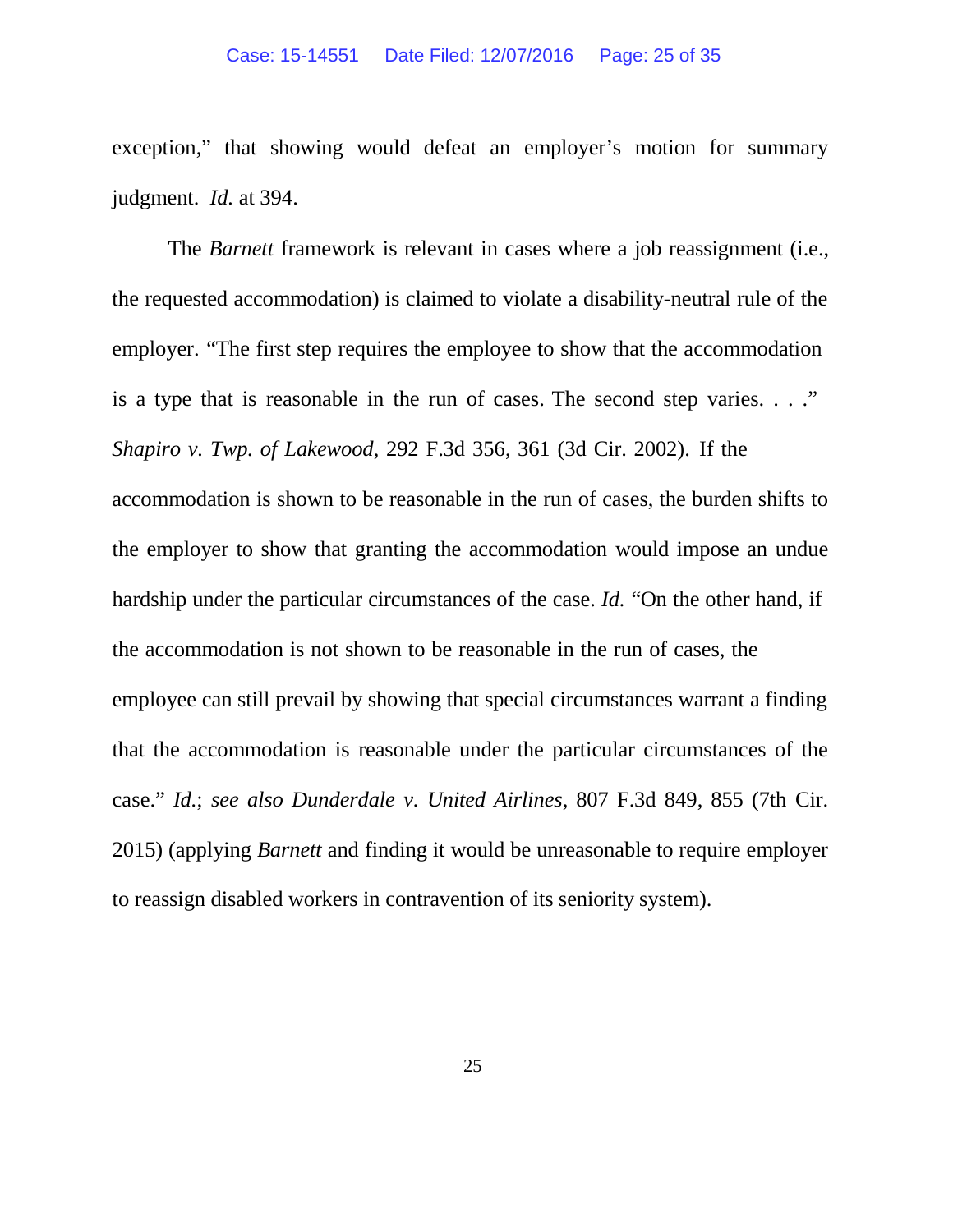This case does not involve a seniority system or a civil service system, but a best-qualified applicant policy.[5](#page-25-0) Nevertheless, *Barnett*'s framework is instructive in this context. Requiring reassignment in violation of an employer's bestqualified hiring or transfer policy is not reasonable "in the run of cases." As things generally run, employers operate their businesses for profit, which requires efficiency and good performance. Passing over the best-qualified job applicants in favor of less-qualified ones is not a reasonable way to promote efficiency or good performance. In the case of hospitals, which is this case, the well-being and even the lives of patients can depend on having the best-qualified personnel. Undermining a hospital's best-qualified hiring or transfer policy imposes substantial costs on the hospital and potentially on patients.

In concluding that the ADA only requires an employer allow a disabled person to compete equally with the rest of the world for a vacant position, this Court is cognizant that "the intent of the ADA is that an employer needs only to provide meaningful *equal* employment opportunities," and that "[t]he ADA was

<span id="page-25-0"></span><sup>&</sup>lt;sup>5</sup> Of course, a merit-based selection policy can leave more room for subjectivity, and therefore, can be more susceptible to abuse for discriminatory purposes. But "subjective reasons are not the red-headed stepchildren of proffered . . . explanations for employment decisions" and "can be just as valid as objective reasons." *Chapman v. AI Transport*, 229 F.3d 1012, 1034 (11th Cir. 2000). The subjective aspects of a best-qualified applicant policy do not prevent an employer from relying on such a policy when choosing between a disabled applicant and a non-disabled one.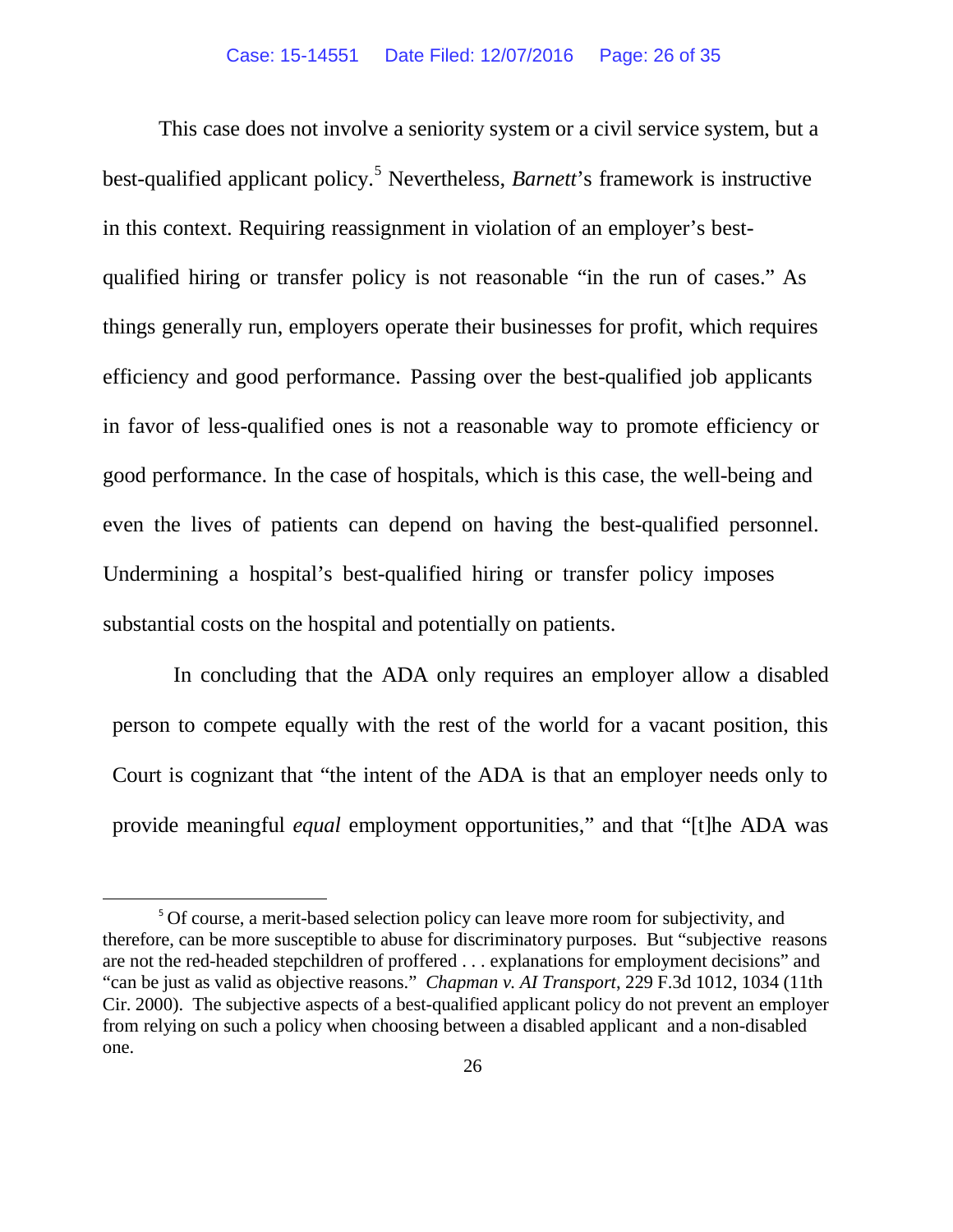never intended to turn nondiscrimination into discrimination" against the nondisabled. *Terrell*, 132 F.3d at 627 (emphasis in original). Consistent with our holding, the Eighth Circuit in *Huber v. Wal-Mart Stores,* 486 F.3d 480, 483 (8th Cir. 2007) also concluded that the ADA "is not an affirmative action statute" and "only requires [the employer] to allow [the disabled employee] to compete for the job, but does not require [the employer] to turn away a superior applicant." *See also Daugherty v. City of El Paso*, 56 F.3d 695, 700 (5th Cir. 1995) (holding that the ADA does not require disabled persons be given priority in hiring or reassignment over those who are not disabled.) (modified on other grounds by *Kapche v. City of San Antonio*, 304 F.3d 493, 494 (5th Cir. 2002)).[6](#page-26-0)

For these reasons, this Court concludes that the district court did not err

<span id="page-26-0"></span><sup>&</sup>lt;sup>6</sup> The EEOC argues that three other circuits have held that reassignment must be without competition in violation of a best-qualified hiring policy, citing *EEOC v. United Airlines, Inc.*, 693 F.3d 760 (7th Cir. 2012), *Smith v. Midland Brake, Inc.*, 180 F.3d 1154 (10th Cir. 1999), and *Aka v. Washington Hosp. Ctr*., 156 F.3d 1284 (D.C. Cir. 1998). That argument misconstrues those courts' holdings. Instead of actually deciding the issue, the Seventh Circuit remanded it to the district court for decision in the first instance. *See United Airlines, Inc.*, 693 F.3d at 764. The Tenth Circuit in *Smith* was not confronted with an employer's best-qualified applicant policy, or any policy at all; in fact, it noted that "there may be other important employment policies besides protecting rights guaranteed under a collective bargaining agreement that would make it unreasonable to require an employer to reassign a disabled employee to a particular job." *Smith*, 180 F.3d at 1175-76. Finally, while the D.C. Circuit's opinion in *Aka* does contain *dictum* rejecting the view that "a disabled employee is never entitled to any more consideration for a vacant position than an ordinary applicant," the court "decline[d] to decide the precise contours of an employer's reassignment obligations" because it did not need to do so and was "[w]ithout briefing or any record on the issue." *Aka*, 156 F.3d at 1304-05.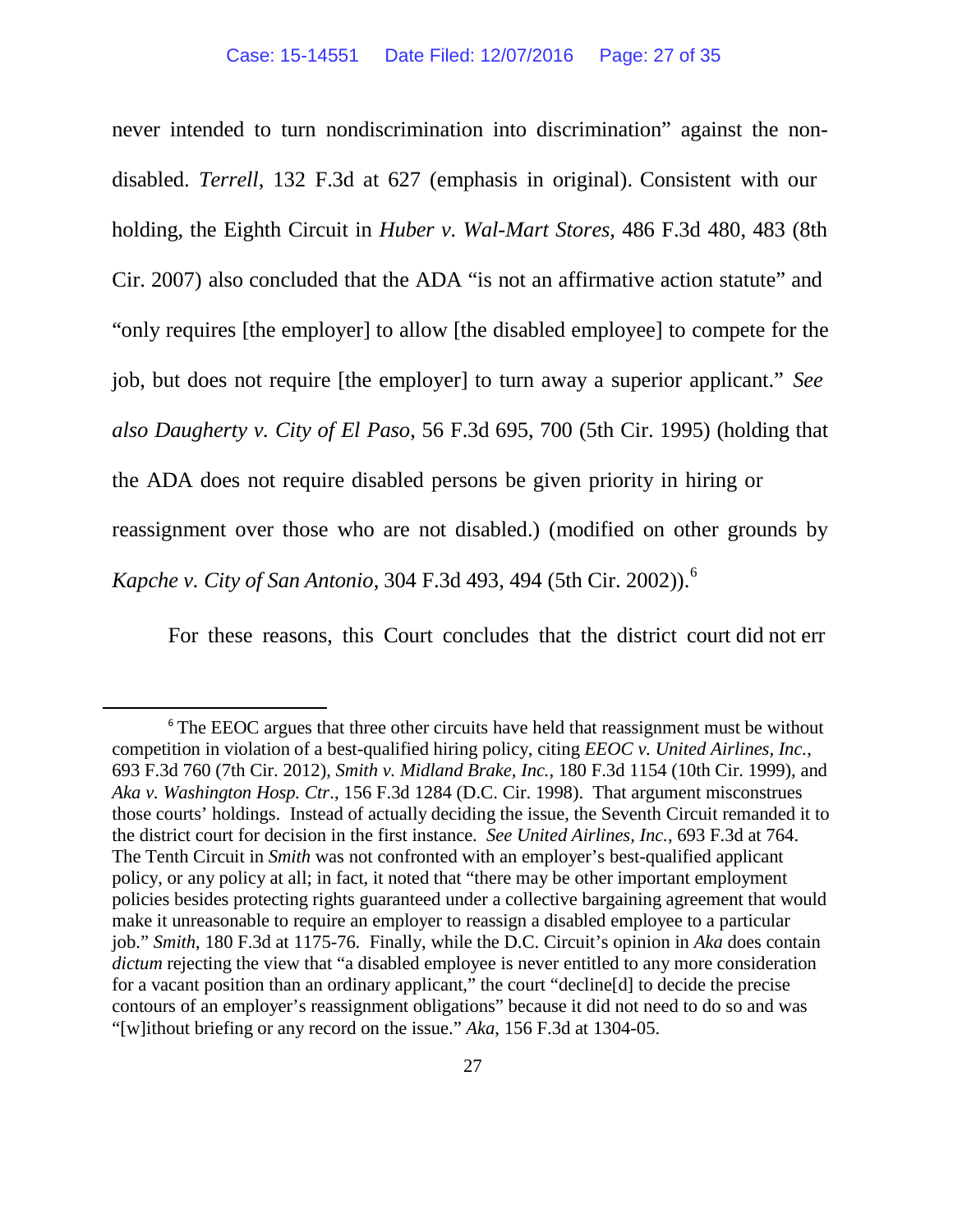by failing to instruct the jury that the ADA requires reassignment without competition. Accordingly, the Court upholds the district court's ruling that the ADA does not automatically mandate reassignment without competition.<sup>[7](#page-27-0)</sup>

# 4. *Was the 30-day period to identify a new position a reasonable amount of time?*

The district court held reasonable as a matter of law the Hospital's 30-day period for Bryk to identify and apply for a vacant position. The EEOC argues that the jury, not the judge, should have determined whether the 30-day period for obtaining a new job was reasonable and that this erroneous instruction led the jury to find that the Hospital acted in good faith. The Hospital argues that the EEOC is factually incorrect on this record, and this Court agrees.

The evidence shows that the Hospital provided Bryk 30 days to find a job, but it told her that the time period would be extended for any position for which Bryk was being considered. Sikes expressly instructed Bryk's supervisors to check with her before terminating Bryk's employment, because Sikes knew Bryk could still have applications outstanding at the time. On the day the

<span id="page-27-0"></span><sup>&</sup>lt;sup>7</sup> In so holding, the Court notes that just because reassignment to a vacant position in violation of an employer's best-qualified hiring policy is not always required as a reasonable accommodation does not mean it never will be. Consistent with the second step in *Barnett*, a plaintiff can show that special circumstances warrant a finding that reassignment is a required accommodation under the particular facts of her case. *See Barnett*, 535 U.S. at 405-06. Bryk did not show special circumstances in this case.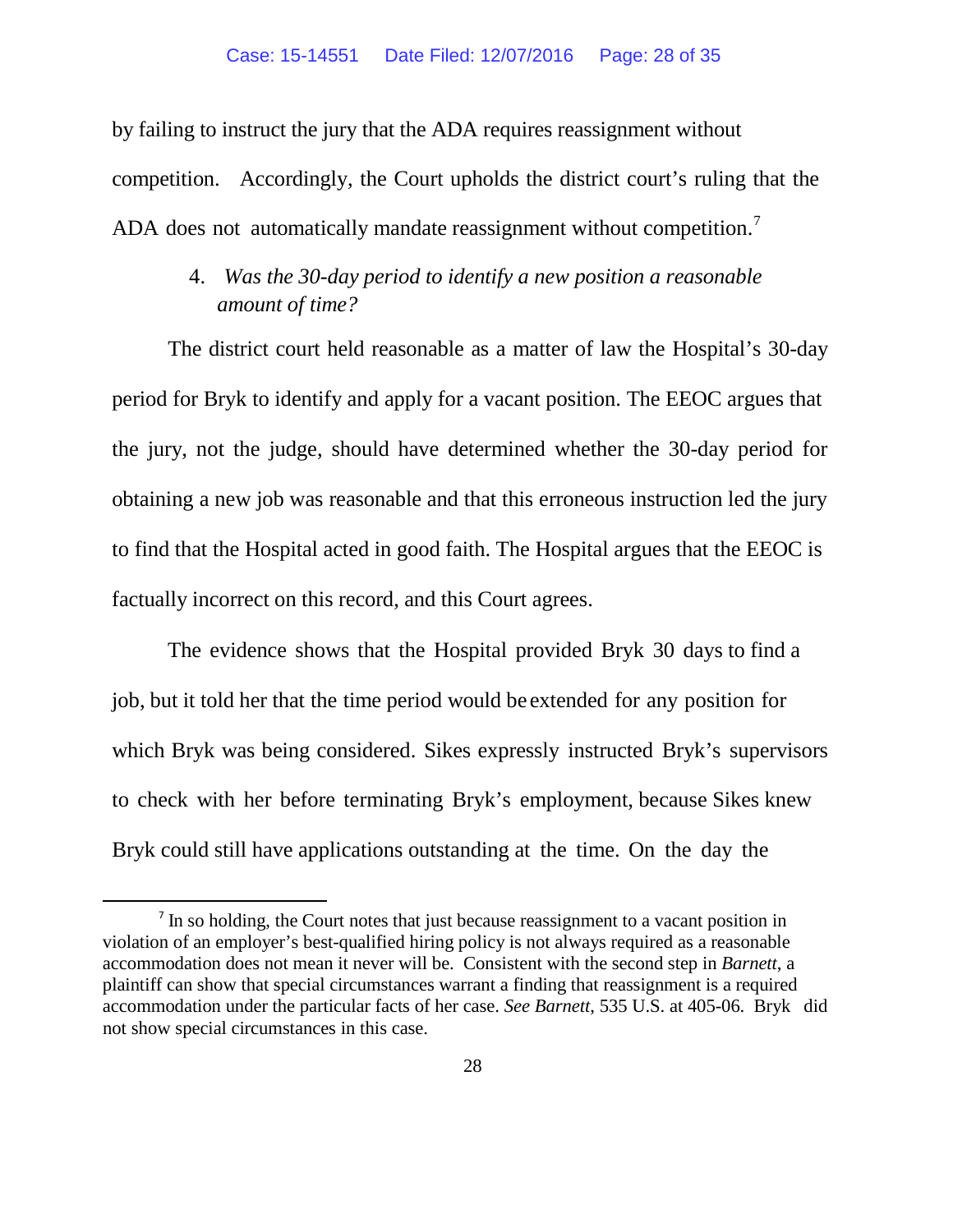Hospital terminated Bryk, Sikes told Bryk that she should continue identifying and applying for positions. The Hospital did not prohibit Bryk from applying to other positions after her termination. Accordingly, the district court did not err in stating that 30 days was reasonable as a matter of law to identify and apply for a new position.

B. Was the jury's verdict reasonable in view of the evidence?

1. *Does the record support the jury verdict that the Hospital failed to reasonably accommodate Bryk by reassigning her to a vacant position?*

The jury found that the Hospital failed to reasonably accommodate Bryk by not assigning her to one of the Educational Specialist, Care Transition Coordinator, or Home Health Clinician positions. The applicable legal standard requires this Court to evaluate the "evidence in the light most favorable to the [prevailing party] and [draw] all reasonable inferences and credibility choices in favor of the jury's verdict." *Trujillo*, 146 F.3d at 845. This Court will not reweigh the evidence and finds that a rational trier of fact could have evaluated the evidence and found that the Hospital failed to reasonably accommodate Bryk by not placing her in one of the three positions.

The record supports the premise of the jury's verdict that she was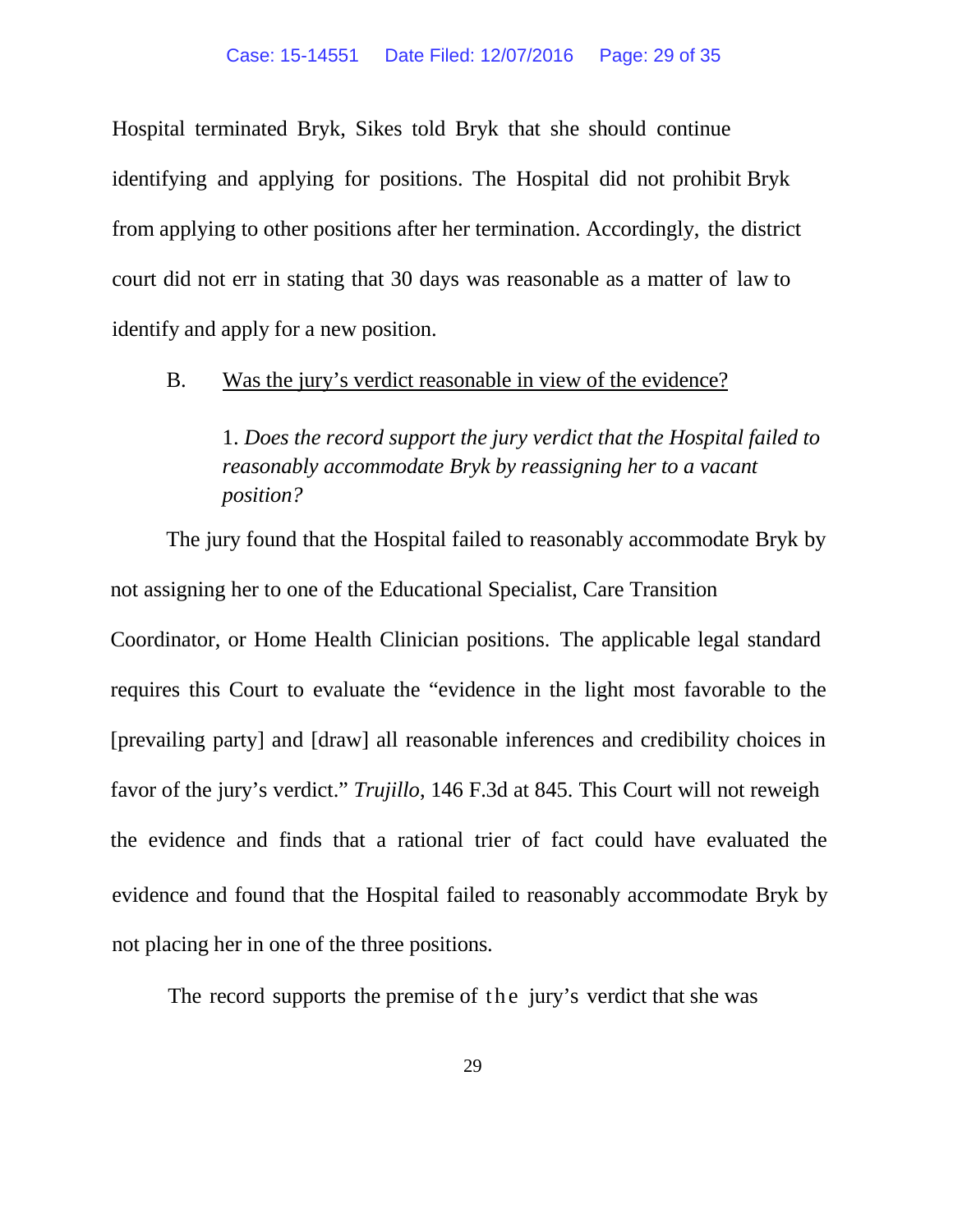qualified. There is no dispute that the Educational Specialist position was vacant. Although the Hospital contends that this position would be a promotion, Bryk earned more in her then-current job than the minimum salary for an Educational Specialist. Based on the salary, the jury could have reasonably concluded that the Educational Specialist position was not a promotion. Moreover, the Hospital does not dispute that its recruiter determined that Bryk met the minimum qualifications for that position. Bryk may not have been the "most qualified" applicant, but the jury could have reasonably concluded that her qualifications were sufficient.

The Hospital contends that the Care Transition Coordinator position was not vacant and posted in error, but there is no dispute that the hiring manager interviewed another applicant for the job, which remained posted until May 2012. The jury could have reasonably concluded that the position was vacant when Bryk applied.

Finally, the jury also could have reasonably concluded that the Home Health Clinician position was vacant because there were postings for three identical positions. The EEOC argued, and the jury could have agreed, that the individual hired for one such position could have been moved to another identical position.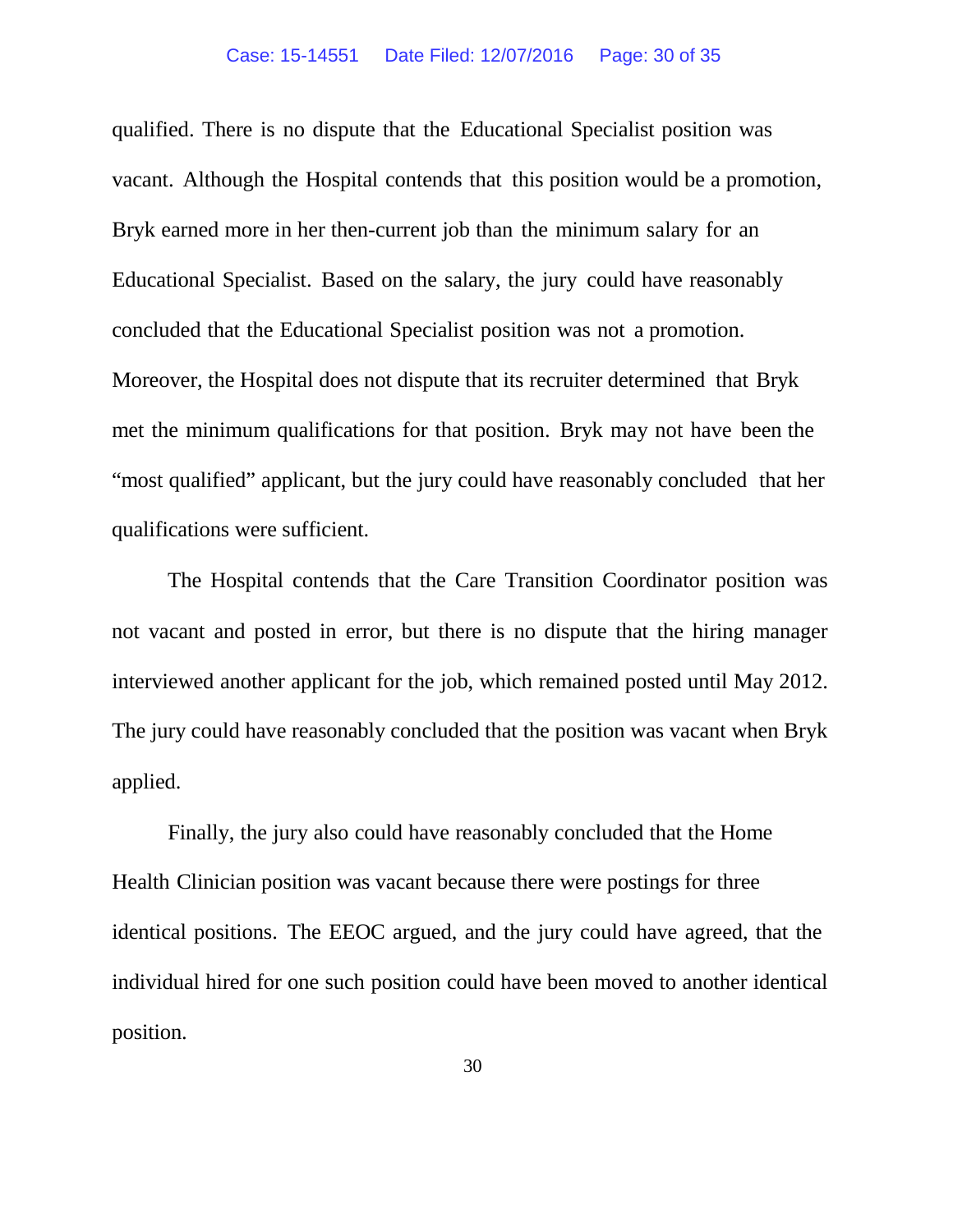Cognizant of the applicable legal standard, it is not appropriate to disturb the jury's verdict that the Hospital failed to reasonably accommodate Bryk by not assigning her to one of the Educational Specialist, Care Transition Coordinator, or Home Health Clinician positions.

## 2. *Should the jury verdict of good faith be vacated?*

The evidence at trial supports the jury's finding that the Hospital acted in good faith. The Hospital presented evidence that it waived the prohibition against applying for an internal job transfer due to Bryk's disciplinary write-up and her recent demotion. The Hospital assigned Sikes to assist Bryk in applying for other positions and gave her 30 days to identify and apply for other jobs. The Hospital's actions in waiving the requirements for internal transfer, providing Bryk with access to Sikes, and 30 days to review the job board and apply for other jobs could lead a reasonable jury to conclude that the Hospital acted in good faith. The Hospital also indicated that it would have extended her employment if she was in the process of seeking reassignment to another position. A rational trier of fact reviewing this record could reasonably conclude that the Hospital acted in good faith although it failed to accommodate Bryk. Accordingly, the Court finds that the jury verdict is reasonable and the district court correctly denied the motion for judgment as a matter of law on this issue.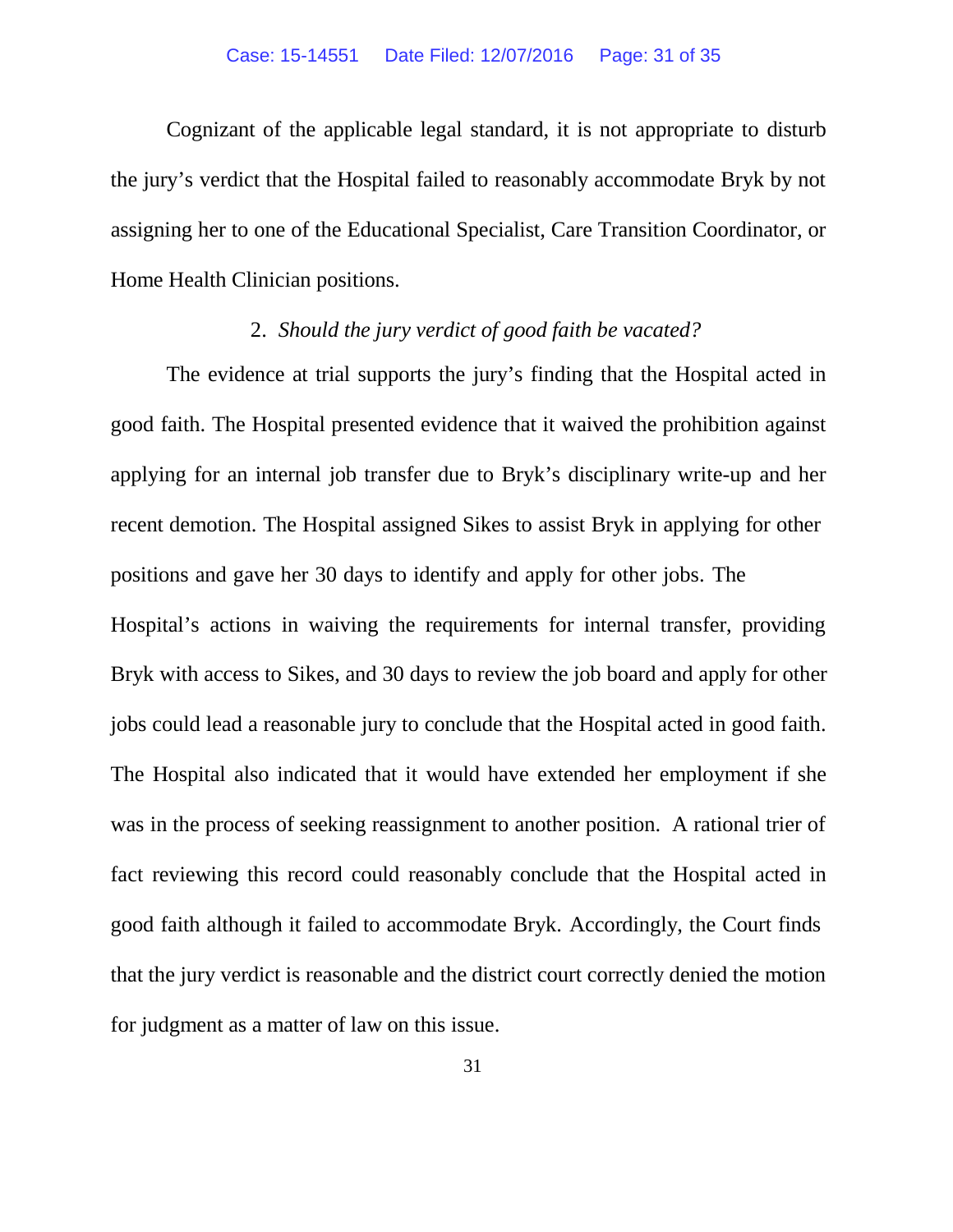# C. Did the district court err in granting the Rule 59(e) Motion to Alter the Judgment?

After the district court entered judgment in favor of the Hospital, the EEOC filed a Rule 59(e) Motion for Alteration of Judgment and Equitable Relief, which the district court granted in part. Rule 59(e) allows courts to alter judgments only where there is "newly-discovered evidence or manifest errors of law or fact." *Arthur v. King*, 500 F.3d 1335, 1343 (11th Cir. 2007). The EEOC argued and the district court agreed that the good faith defense applied only to jury-awarded compensatory and punitive damages, but did not absolve the Hospital of all liability. Having found that the defense only applied to preclude money damages, the district court altered the judgment to favor the EEOC and ordered that Bryk have an opportunity for reinstatement.

The record supports the Hospital's position that the parties proceeded in this case as if a good faith finding would absolve it of all ADA liability. The EEOC's own proposed jury instructions and verdict form, read together, treat good faith as a complete defense to liability. The verdict form unequivocally did so by instructing the jurors that if they found that the Hospital had "made good faith efforts to identify and make a reasonable accommodation for Ms. Bryk," they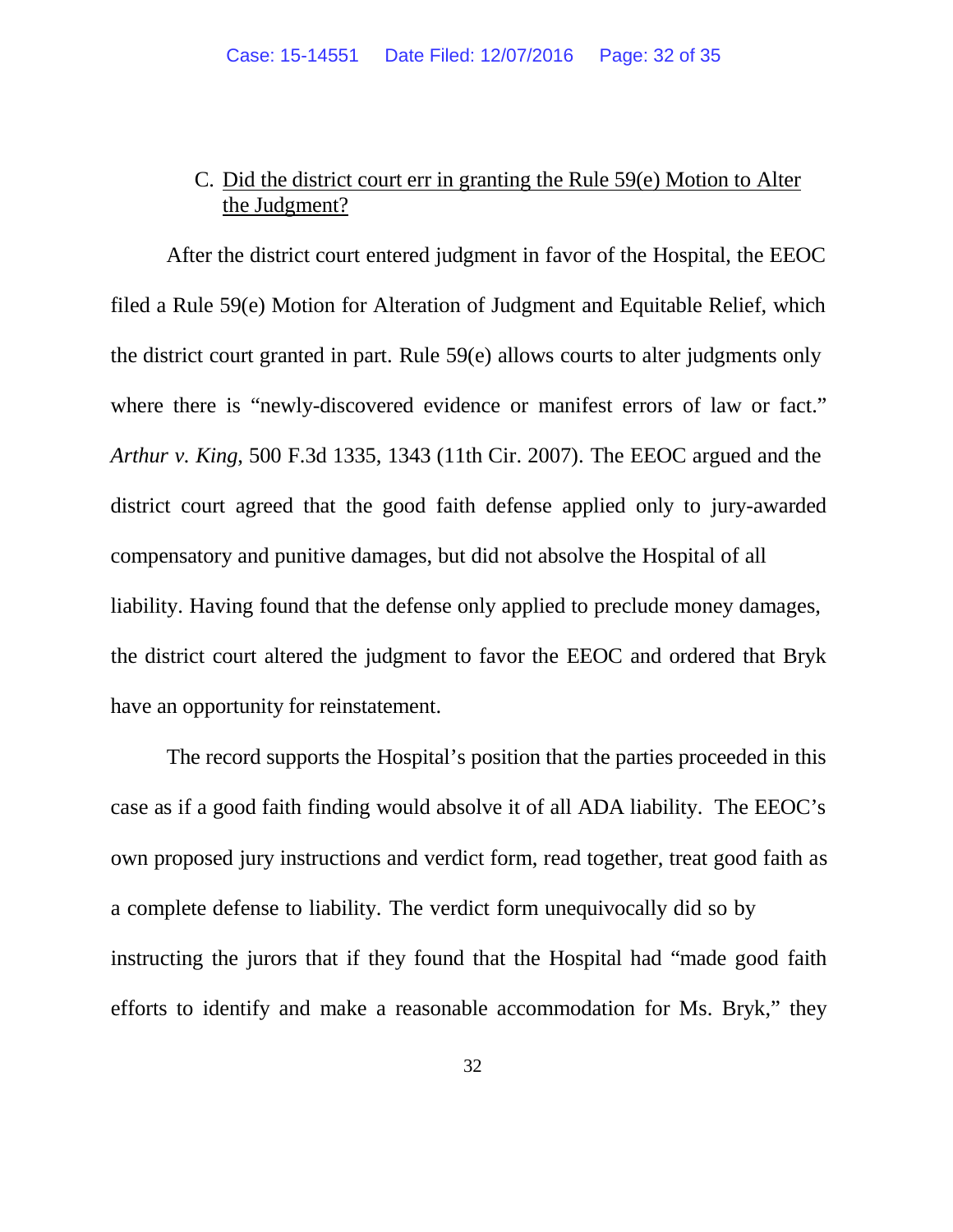were to end their deliberations – full stop – without deciding whether Bryk's requested accommodation would have imposed an undue hardship on the operation of the Hospital's business. In addition, the jury instructions on good faith and undue hardship both state that a finding of either good faith or undue hardship obviates the need for a verdict on damages. Undue hardship, everyone agrees, is a complete defense to ADA liability. *See* 42 U.S.C. § 12112(b)(5)(A); *Willis v. Conopco*, *Inc.*, 108 F.3d 282, 286 (11th Cir. 1997) (holding undue hardship is a complete defense to ADA liability). Unquestionably, any reading of the jury instructions and verdict form leads to the logical conclusion that the parties believed the jury's finding of good faith equated with a Hospital verdict. Moreover, it was only *after* the district court entered judgment in the Hospital's favor that the EEOC filed its Rule 59(e) motion raising for the first time the statutory issue that good faith only precludes jury-awarded damages under 42 U.S.C. § 1981a(a)(3).

As noted, motions under Rule 59(e) may not be used to raise new legal theories or arguments, much less ones that contradict verdict forms or instructions that the moving party proposed to the district court. *See Mincey v. Head*, 206 F.3d 1106, 1137 n.69 (11th Cir. 2000) (stating that a district court's failure to apply the correct legal standard on a Rule 59(e) motion constitutes an abuse of discretion);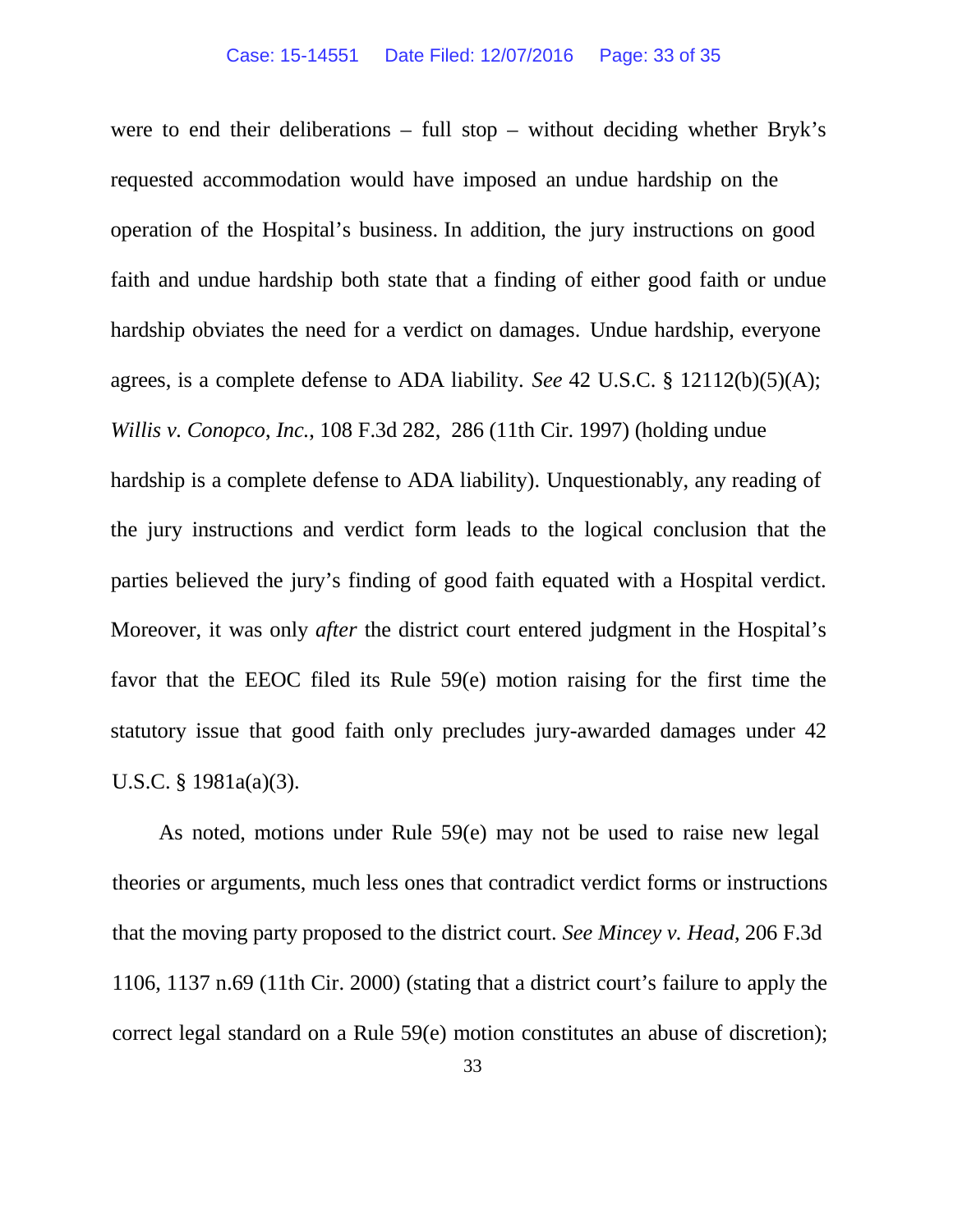*see also FDIC v. World Univ. Inc.*, 978 F.2d 10, 16 (1st Cir. 1992) ("Rule 59(e) motions are aimed at *re*consideration, not initial consideration.") (quotation marks omitted) (emphasis in original); *Mohammadi v. Islamic Republic of Iran*, 947 F. Supp. 2d 48, 77 (D.D.C. 2013) ("A Rule 59(e) motion is not a chance for a party to correct poor strategic choices, nor are such motions to be used by litigants to cry over spilled milk.") (citations and quotation marks omitted). That, however, is exactly how the EEOC used its Rule 59(e) motion in this case: to contradict the position that it invited the district court to incorporate in the jury instructions and verdict form. Under these circumstances, the district court abused its discretion by granting the EEOC's Rule 59(e) motion. It should have denied the motion and left in place the original judgment for the Hospital instead of allowing the EEOC to "correct [its] poor strategic choices." Accordingly, the Court finds the standard for granting a Rule 59(e) motion was not met. *Lockard v. Equifax, Inc.*, 163 F.3d 1259, 1267 (11th Cir. 1998); *Arthur*, 500 F.3d at 1343.

Given our holding that the Rule 59(e) standard is not met, we need not examine the Hospital's additional argument that *Stewart v. Happy Herman's Cheshire Bridge, Inc.*, 117 F.3d 1278, 1287 (11th Cir. 1997) provides the Hospital with a good faith defense to ADA liability. We also need not address the Hospital's undue burden defense and the denial of equitable remedies.